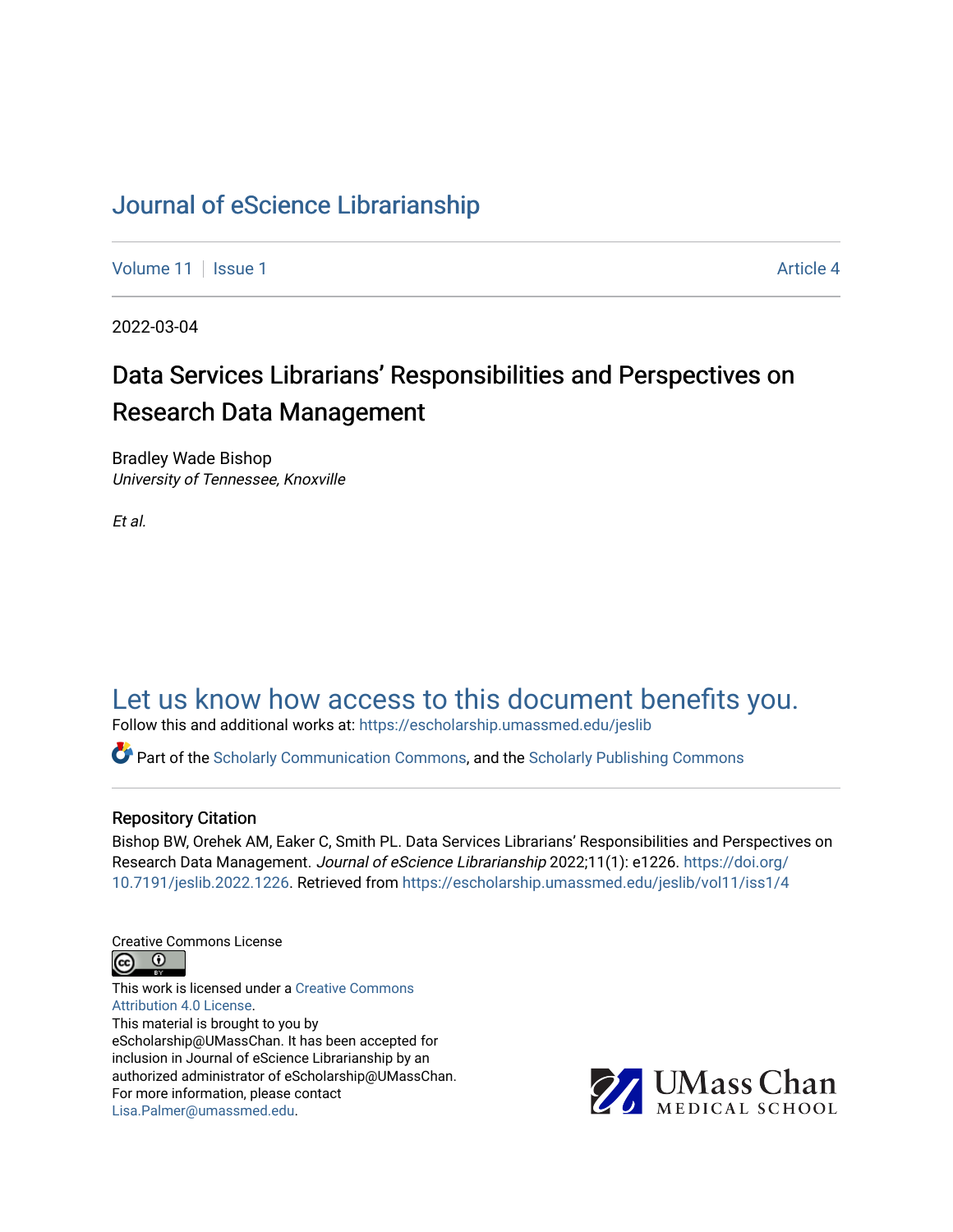

Journal of eScience Librarianship putting the pieces together: theory and practice

# Full-Length Paper

# **Data Services Librarians' Responsibilities and Perspectives on Research Data Management**

Bradley Wade Bishop<sup>1</sup>, Ashley M. Orehek<sup>2</sup>, Christopher Eaker<sup>1</sup>, and Plato L. Smith<sup>3</sup>

 $<sup>1</sup>$  University of Tennessee, Knoxville, TN, USA</sup> <sup>2</sup> Lindsey Wilson College, Columbia, KY, USA <sup>3</sup> University of Florida, Gainesville, FL, USA

# **Abstract**

This study of data services librarians is part of a series of studies examining the current roles and perspectives on Research Data Management (RDM) services in higher education. Reviewing current best practices provides insights into the role-based responsibilities for RDM services that data services librarians perform, as well as ways to improve and create new services to meet the needs of their respective university communities.

**Correspondence**: Bradley Wade Bishop: [wade.bishop@utk.edu](mailto:wade.bishop@utk.edu)

**Received**: August 20, 2021 **Accepted**: February 7, 2022 **Published**: March 4, 2022

**Data Availability**: Deidentified data for this article can be found in the Tennessee Research and Creative Exchange (TRACE) institutional repository: Bishop, Bradley Wade. 2020. "Data from Data Services Librarians Study." [Data Set] University of Tennessee, Knoxville Libraries. <https://doi.org/10.7290/m29yhy5qen>

**Disclosures**: The authors report no conflict of interest.

**Copyright**: © 2022 Bishop et al. This is an open access article licensed under the terms of the [Creative Commons Attribution License.](https://creativecommons.org/licenses/by/4.0/)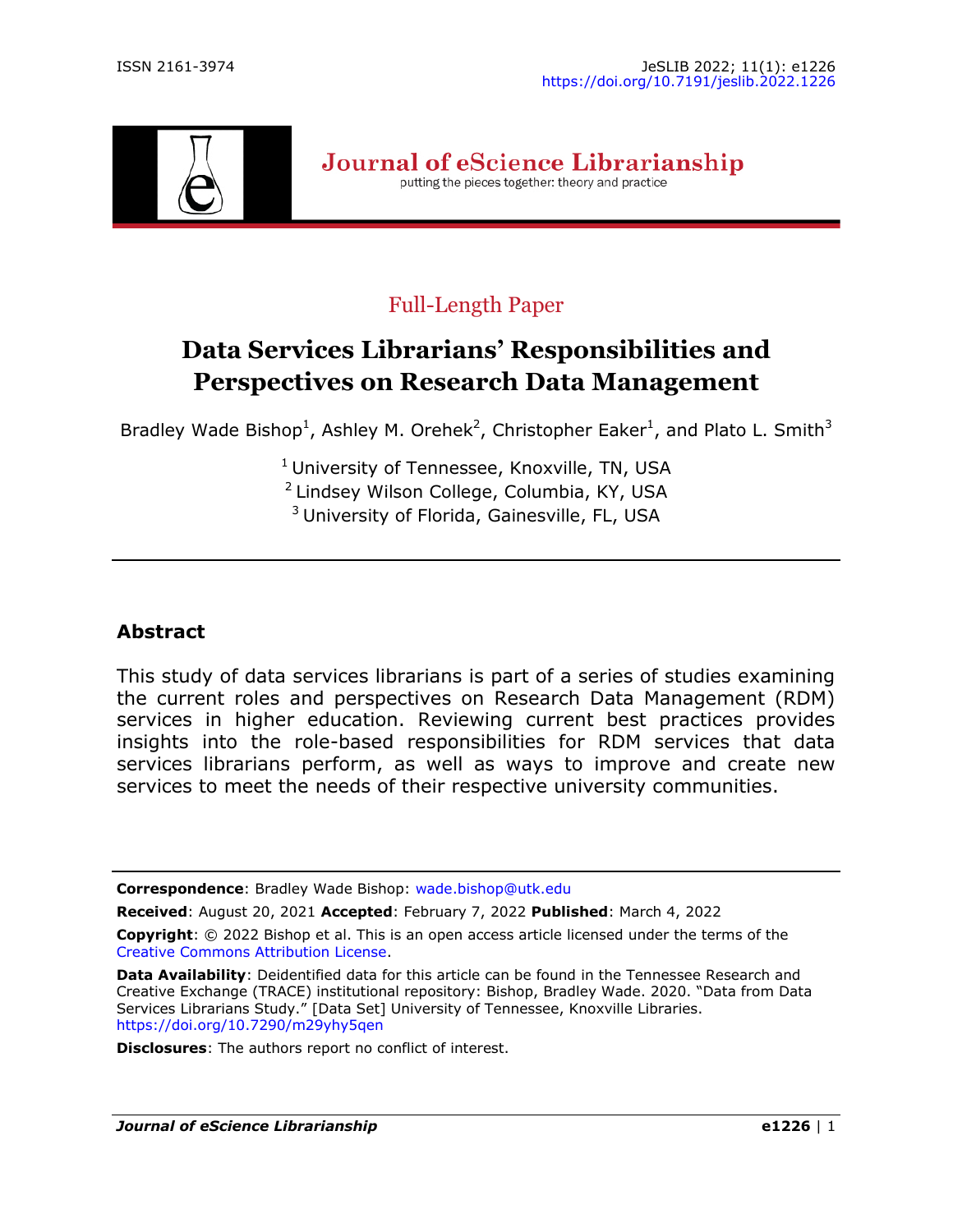# **Abstract Continued**

**Objectives:** The objectives of this article are to provide the context of research data services through a review of past studies, explain how they informed this qualitative study, and provide the methods and results of the current study. This study provides an in-depth overview of the overall job responsibilities of data services librarians and as well as their perspectives on RDM through job analyses.

**Methods**: Job analysis interviews provide insight and context to the tasks employees do as described in their own words. Interviews with 10 data services librarians recruited from the top 10 public and top 10 private universities according to the 2020 Best National University Rankings in the US News and World Reports were asked 30 questions concerning their overall iob tasks and perspectives on RDM. Five public and five private data services librarians were interviewed. The interviews were recorded and transcribed. The transcriptions were analyzed in NVivo using a grounded theory application of open, axial, and selective coding to generate categories and broad themes based on the responses using synonymous meanings.

**Results**: The results presented here provide the typical job tasks of data services librarians that include locating secondary data, reviewing data management plans (DMPs), conducting outreach, collaborating, and offering RDM training. Fewer data services librarians assisted with data curation or manage an institutional repository.

**Discussion**: The results indicate that there may be different types of data services librarians depending on the mix of responsibilities. Academic librarianship will benefit from further delineation of job titles using tasks while planning, advertising, hiring, and evaluating workers in this emerging area. There remain many other explorations needed to understand the challenges and opportunities for data services librarians related to RDM.

**Conclusions**: This article concludes with a proposed matrix of job tasks that indicates different types of data services librarians to inform further study. Future job descriptions, training, and education will all benefit from differentiating between the many associated research data services roles and with increased focus on research data greater specializations will emerge.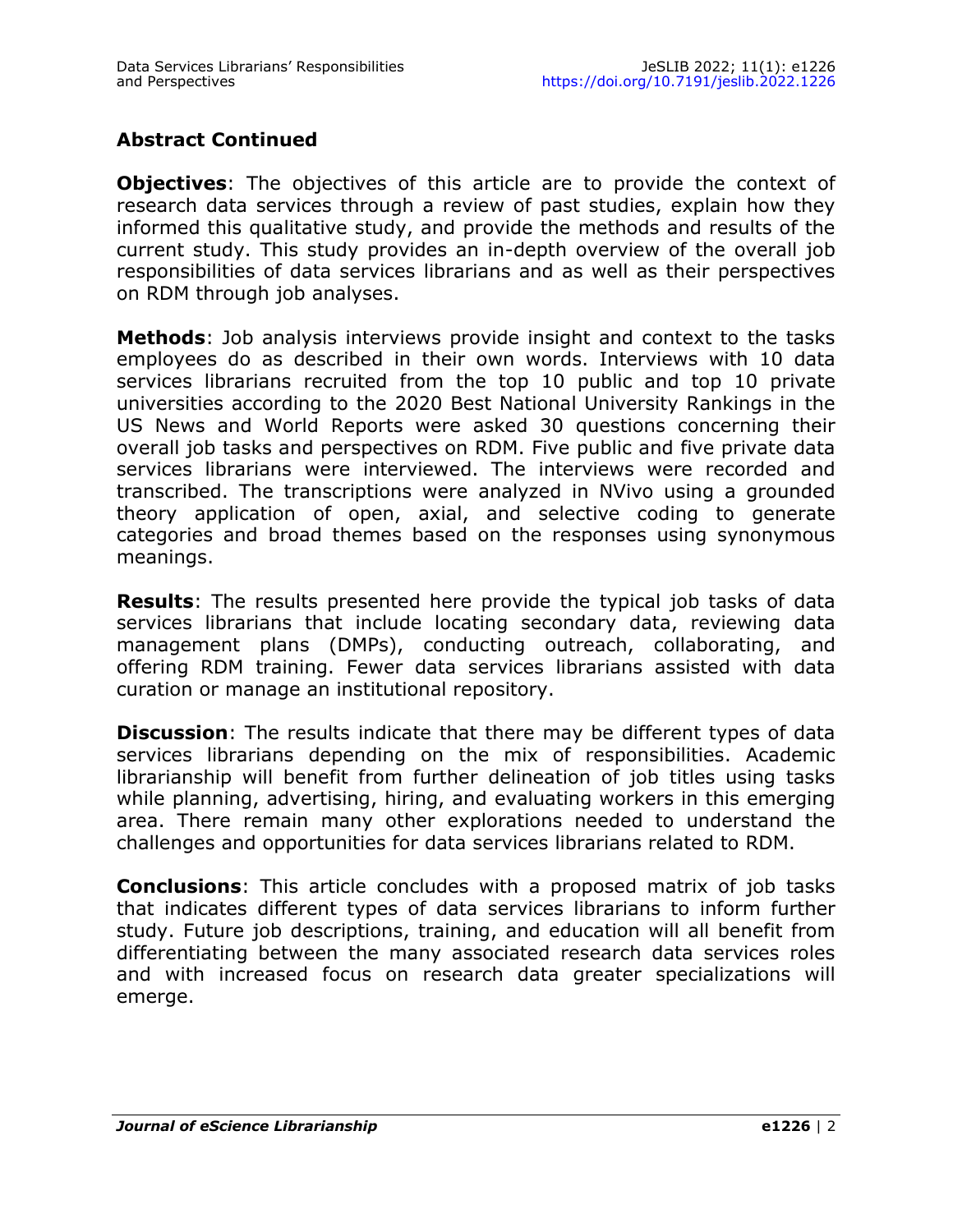# **Introduction**

Research Data Management (RDM) is a broad term that encompasses research data services throughout the research lifecycle from data creation to long-term preservation and dissemination (Lake et al. 2013). Data management plans (DMPs) are a key component of RDM and serve as formal documents describing the roles and activities for managing data during and after research. DMPs are now a required component of grant proposals by most funding agencies and across many countries. The valuable insights into how real-world data services librarians (DSLs) work to buttress the research enterprise through new and existing RDM tasks inform the design of future data policy, services, tools, education, and hiring practices.

As many domains move towards data-intensive transdisciplinary research, academic libraries have responded by offering RDM-related services. Early reports found that the majority of Association of College and Research Libraries (ACRL) were not offering research data services (RDS) but planned to offer RDM services in the next two years once they hired skilled staff or trained current staff to do so (Tenopir, Birch, and Allard 2012; Tenopir et al. 2015). Yet, follow-up surveys over the years from the same team using the same methodology found little increase in those RDS services reported at US academic libraries (Tenopir et al. 2019). In fact, 44 percent of academic libraries from the latest Tenopir et al. (2019) survey stated they are not involved in RDS. Follow-up interviews with some participants from the 2019 survey were conducted to discover the reasons for a lack of RDS growth. Participants acknowledged the library was not the resource viewed by faculty as best suited to fulfil these emerging RDM needs or that academic libraries simply were unable to hire librarians with the required skills to offer RDS services.

Additional research has explored the RDS that some academic libraries outside the US began offering beyond the US in response to the new paradigm in research sometimes referred to as Science 2.0, or Open Science, among others (European Commission 2015; Lord and Macdonald 2003). One survey of academic libraries in Australia, Canada, Germany, Ireland, Netherlands, New Zealand, United Kingdom, and the United States received 209 valid responses asking about RDS such as RDM instruction, managing a data repository, and carrying out long-term preservation (Cox et al. 2017). The academic libraries' role in offering these data-related services varied, but further analysis confirmed librarians have displayed leadership in planning and coordinating across campuses and that several academic libraries are positioned to lead the continued growth and maturity of these services (Kim 2019). In response to these emergent RDM needs, several academic libraries are hiring DSLs (Koltay 2019). With RDM needs growing, DSLs may take on a variety of responsibilities, such as locating secondary research data; reviewing DMPs; conducting outreach; collaborating on funded research projects; offering RDM training; assisting with data curation, dissemination, and preservation; and managing an institutional repository (IR) or digital repository (DR). In addition, other RDM tasks may include data security, data citation, and data sharing via deposit that involves issuing Digital Object Identifiers (DOIs) and necessitates the need for DSLs to have knowledge of copyright and licensing.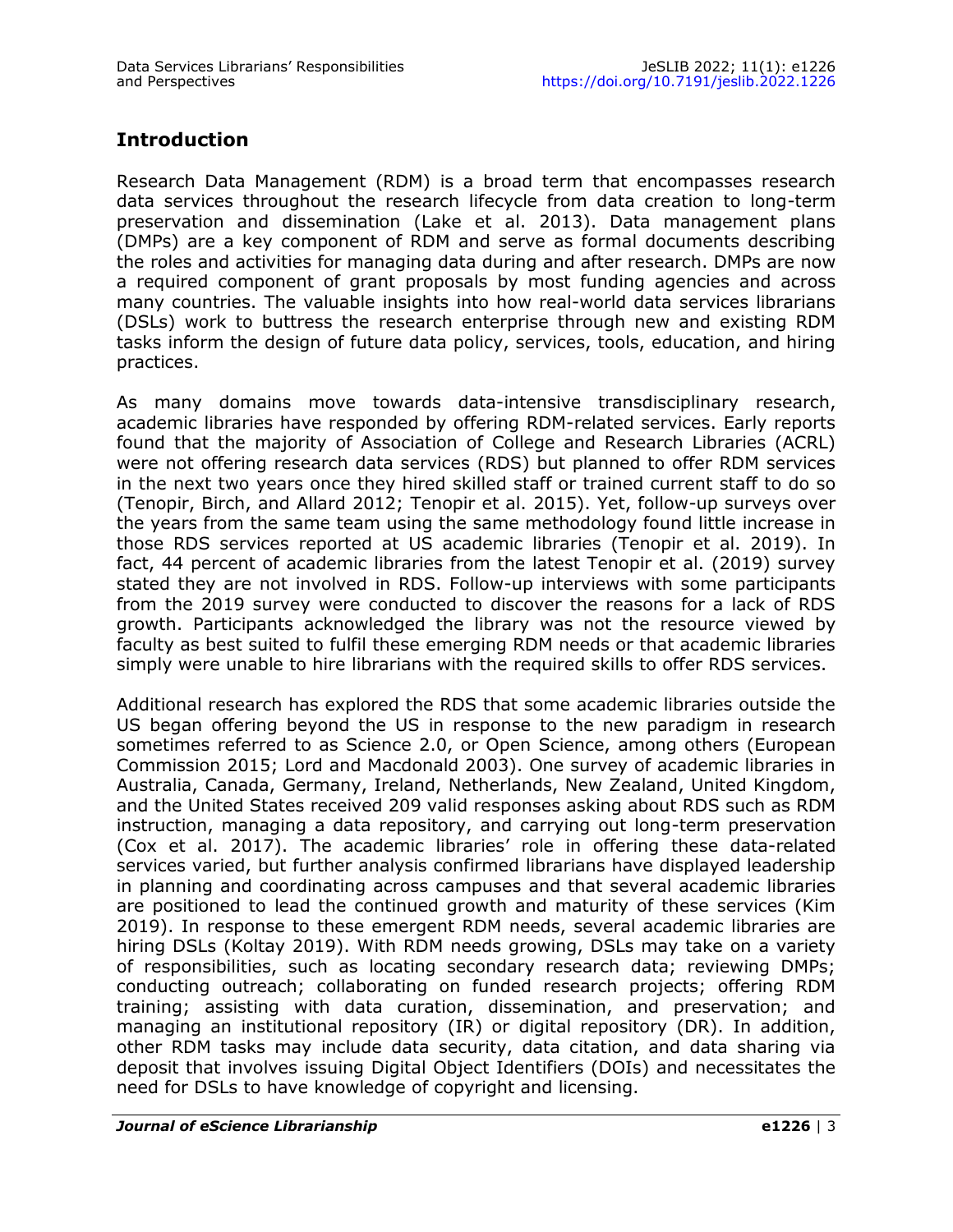This study interviews those currently employed as DSLs doing the RDM work. The 10 interviews captured the overall job responsibilities, including tasks and duties related to several services at a more granular level than any survey could. The gap in the literature of detailed examples of DSL work is partially addressed by this study's qualitative approach. The following research questions guide the 30 interview questions:

- 1. What typical tasks relate to those in the role of a data services librarian?
- 2. How are research data services structured at institutions?
- 3. How are data management plans implemented, evaluated, and funded at institutions?
- 4. What research data management training are offered at institutions?
- 5. What education, training, and experience do data services librarians have?

The insight gained into the roles and responsibilities of the DSLs may provide any of those institutions not yet offering RDM or changing their current practices a few concrete examples of the breadth of duties DSLs deliver. The following overview of related research provides context on DSLs, their training, and DMPs.

# **Related Research**

#### *Data Discovery*

The RDS or RDM-related librarian jobs emerged with wide-ranging responsibilities across the entire data lifecycle from finding data to planning data management to data analytics and visualization to curating data for long-term preservation. Locating data requires similar soft skills related to reference interviews about any information needed. A data reference interview may be more complex than traditional reference questions due to the complexity of data (i.e., one question leads to another) (Rice and Southall 2016). To help locate data, librarians need to have awareness of existing digital repositories (DRs) and institutional repositories (IRs) across disciplines and how to perform data discovery using them. Secondary data analyses have been the norm for many sciences where data are often collected only once in real-time at global scales requiring data sharing. Anecdotally, secondary data analysis use has increased in human subjects research as some data collection methods were reduced or greatly altered during the pandemic (e.g., direct observation). Sometimes locating data is not enough and users need help transposing data across formats or further assistance to access sensitive data. In reference, across all data services, a librarian's basic understanding of a community of practice's disciplinary norms and standards will help navigate these complex queries (Schmidt and Shearer 2016).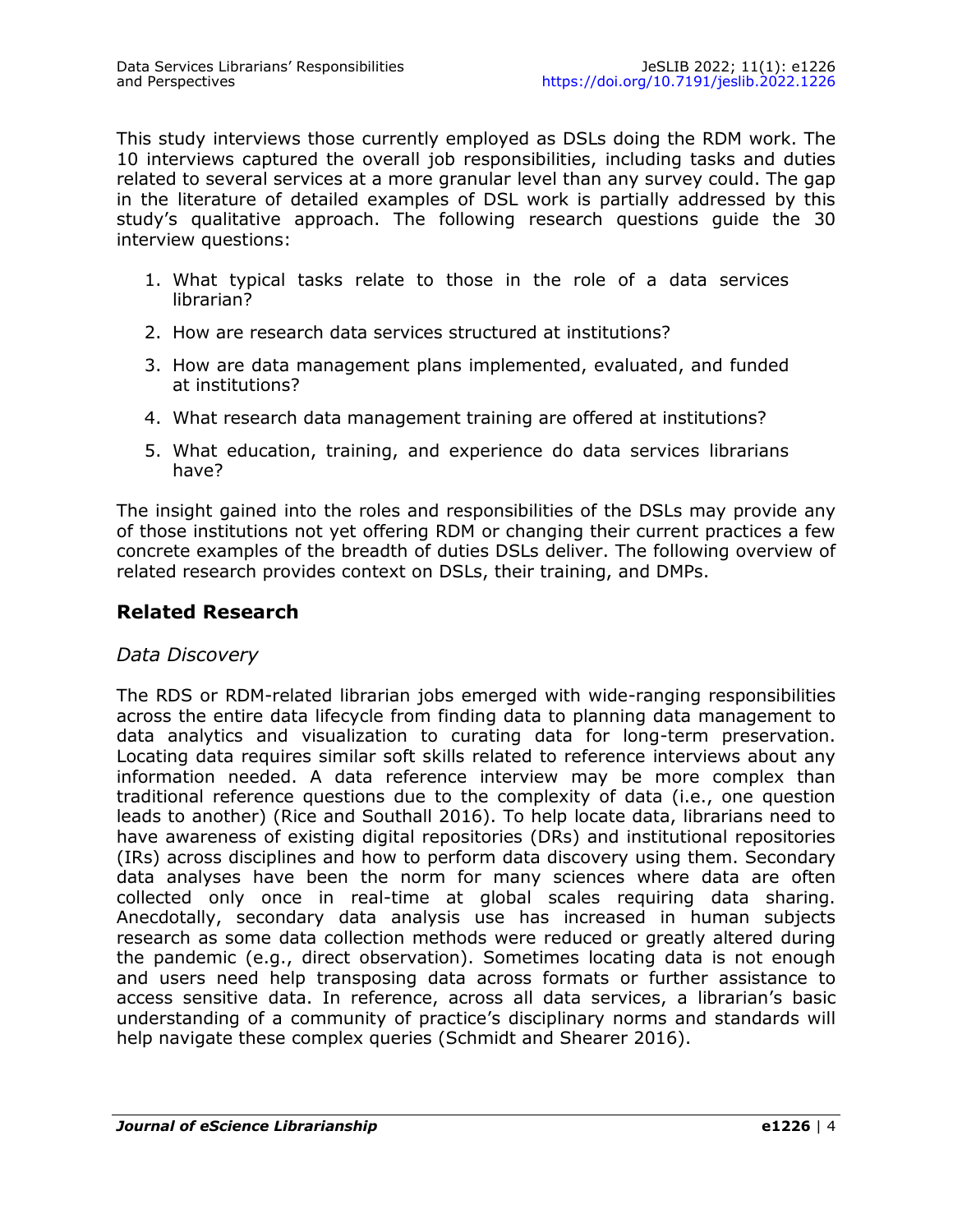#### *Data Management Plan Review*

Another task for many DSLs relates to DMP review. DMPs are documents, which are often brief due to funding agency stipulations that describe the ways in which the researchers will manage research data created during and after their projects. These documents typically address topics such as file management, file types, backup and security, metadata, and sharing and accessing of data. DMPs or similar documents by other names (i.e., Data Sharing Plans) have been required by the US National Institutes of Health since 2011 for grants greater than \$500,000 and the US National Science Foundation (NSF) since 2011 for all projects. Since then, almost all US federal agencies, most private foundations, and many other nations have implemented a DMP requirement for publicly funded research. DMPs and similar documentation will only grow in importance. For example, NIH has issued a new Policy for Data Management and Sharing (Notice [Number: NOT](https://grants.nih.gov/grants/guide/notice-files/NOT-OD-21-013.html)-OD-21-013), which will require NIH funded researchers effective January 25, 2023 to prospectively submit a plan outlining how scientific data from their research will be managed and shared (NIH 2021).

The familiarity with disciplinary norms for DSLs must extend to funding requirements pre- and post-award. For example, there are several tools with DMP templates to help write DMPs for proposals from most funding agencies (e.g., [https://dmptool.org\)](https://dmptool.org). Still, things do change across agencies, directorates, and foundations, and the attention to detail of DSLs may be a valuable contribution during grant submission. This type of DMP review support requires that librarians stay up-to-date on these issues, including relevant data standards and processes (Cox and Verbaan 2018). DMP review and writing assistance only relates to DSL roles pre-award. To help post-award, a number of other research data services have emerged. A National Academies of Science, Engineering, and Medicine (2019) report recommends that NSF and other funders create code and data repositories that allow for the long-term preservation of digital artifacts. The Data Repository Guidance by scientific data is a good resource for DSLs (Nature 2021). DSLs may help build some of this cyberinfrastructure and assist researchers at other points later in the data lifecycle to help evaluate and implement DMPs.

#### *Outreach and Collaboration*

Like many academic librarians, outreach and engagement are common job responsibilities. Promoting current and new services to users, providing instruction, increasing partnerships with faculty, and integrating with courses and curriculum development have all been noted as types of outreach (Silver 2014). It may be difficult to operationalize what works and what does not work as outreach is contingent on each institutional context, organizational culture, and the roles and responsibilities of academic librarians at each institution.

Librarianship has historically been a support role driven by the information needs of each community being served. Many researchers across institutions of higher education and science agencies value the skills librarians and data managers bring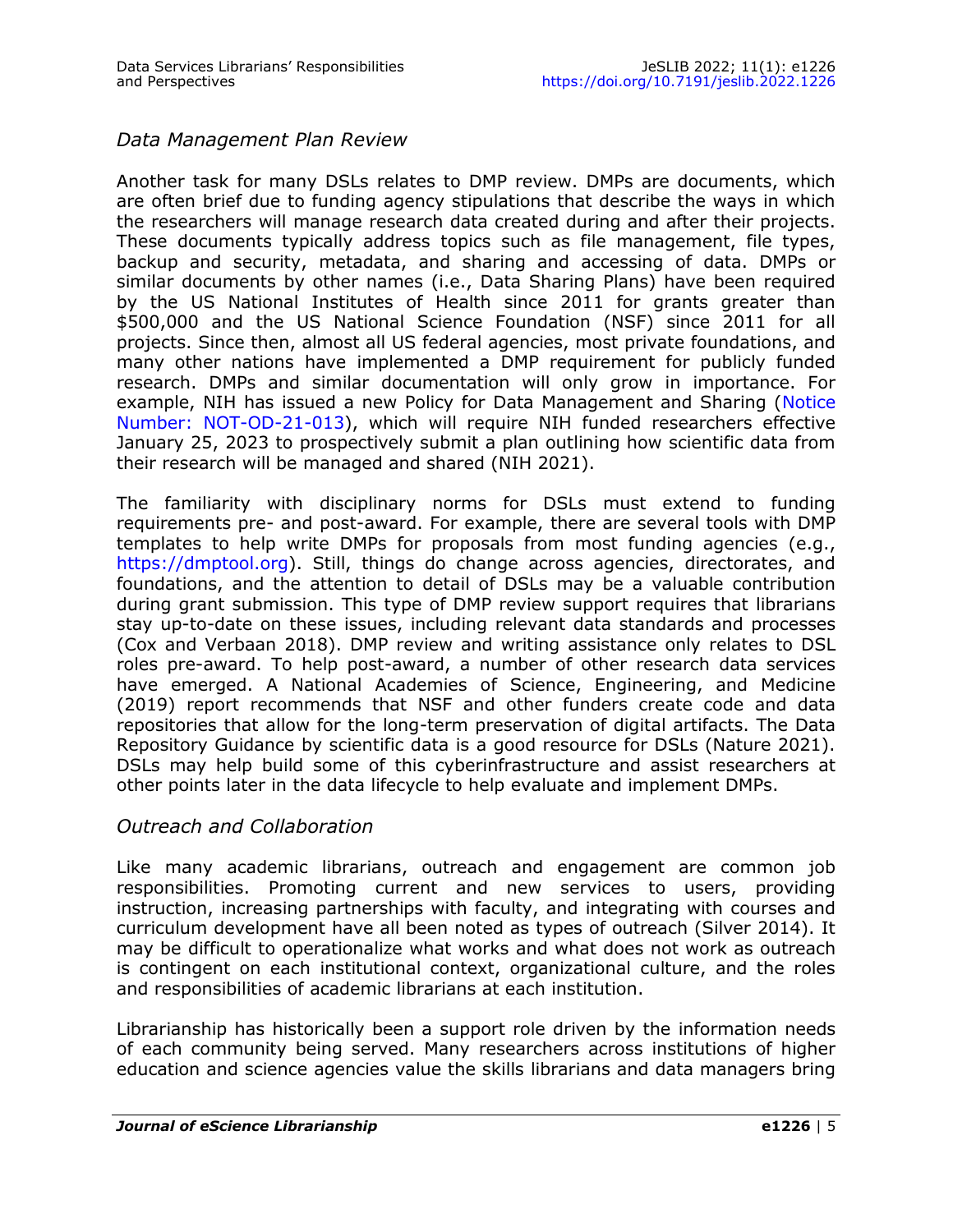to the table, but they may not always come to mind when building a research team. That is changing as librarians are increasingly taking on more collaborative roles as integral parts of grant projects from proposal to conclusion. Librarians' roles range from traditional responsibilities such as literature searching to more "higher-end support" models such as being project managers and participating in project outputs (Brandenburg et al. 2017; Corrall 2014). In these situations, academic librarians are being included as personnel in grant budgets. Although examples of unfunded research collaborations were not found in the literature, assuredly these exist as well.

#### *Data Visualization*

One newer skill appearing in job descriptions that is unique to DSLs is data visualization (Ogier et al. 2018). A guide to good data visualization includes the following: (1) be clear on the question; (2) know your data and start with basic visualizations; (3) identify messages of the visualization, and generate the most informative indicator; (4) choose the right chart type, and (5) use color, size, scale, shapes, and labels to direct attention to the key messages (Lau and Pan 2015). The visualization of data requires that data adhere to metadata best practices, formats, and standards to enable description and accurate representation.

Data must be cleaned and prepared to enable visualization. Cleaning data includes resolving null values, enforcing input format rules (i.e. character, date, string), quality assurance and quality control (QA/QC), and removing duplicates. Fundamental steps such as *Nine simple ways to make it easier to (re)use your data* (White et al. 2013) are necessary during data preparation. "Data preparation is not just a first step, but must be repeated many times over the course of analysis as new problems come to light or new data is collected," as Hadley Wickham (2014, 1) pointed out. Software as Python (https://www.python.org), R ([https://www.r](https://www.r-project.org)-project.org), and scikit-learn (https://scikit-[learn.org/stable\)](https://scikit-learn.org/stable)— Machine Learning in Python—along with graphical user interface (GUI) tools such as RStudio ([https://rstudio.com\)](https://rstudio.com) enable visualization of data, particularly tidy datasets. "Tidy datasets are easy to manipulate, model and visualise, and have a specific structure: each variable is a column, each observation is a row, and each type of observational unit is a table" (Wickham 2014, p 1). Training in Python, R, Spreadsheets, SQL, and Unix are necessary for DSLs to use many open source data visualization tools.

Kaggle ([https://www.kaggle.com/learn/overview\)](https://www.kaggle.com/learn/overview) and the Library Carpentry ([https://librarycarpentry.org\)](https://librarycarpentry.org) are two examples of free online education resources to enable data visualization competencies. Additionally, learning how to leverage abstract and citation databases' application programming interfaces (APIs) to transform data into dynamic, interactive visualizations highlighting individual researcher activity (Mischo 2020, 1) is needed. Data visualization competencies include developing programmatic workflows and leveraging APIs (e.g. Scopus) to visualize aggregated data. A lot of resources exist for librarians to both learn and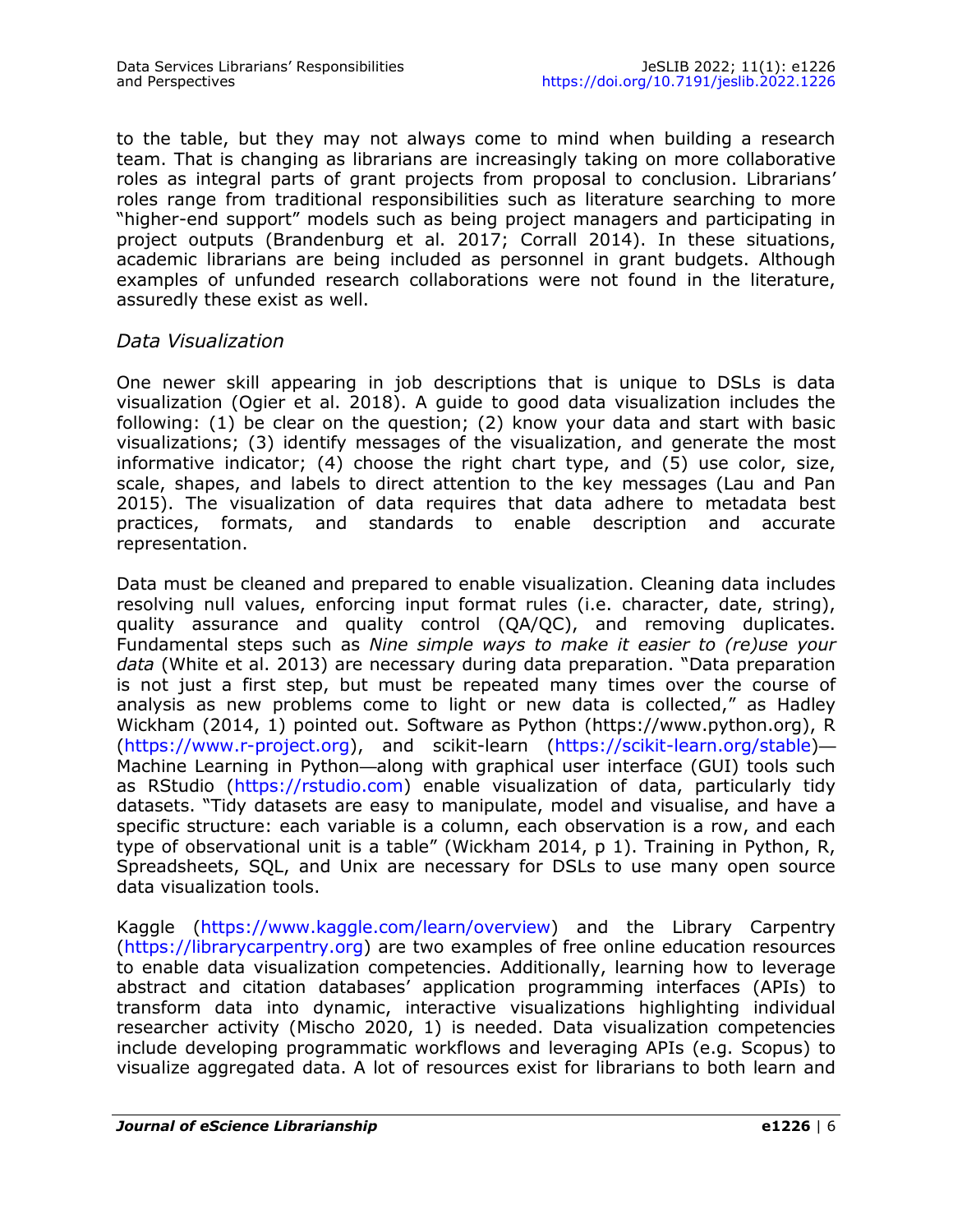teach data visualization with much of this work closely related to data curation more broadly.

#### *Training*

A common service many DSLs have implemented in the last several years is offering RDM training. These instruction sessions range in detail from general RDM that apply to any research data to discipline-specific skills. They also range in length from short, one-off sessions to term-length, for-credit courses (Carlson, Johnston and Westra 2015; Schmidt and Holles 2018). RDM training is offered at a number of academic libraries as well as some also delivering training related to Responsible Conduct of Research (RCR) (Gunderman 2021; Herr 2019). Select online data management training include:

- DataOne Data Management Skillbuilding Hub <https://dataoneorg.github.io/Education>
- ESIP Data Management Training (2020) <https://dmtclearinghouse.esipfed.org>
- ESIP Commons Data Management Short Courses for Scientists (2016) <https://commons.esipfed.org/datamanagementshortcourse>
- MANTRA Research Data Management Training (2020) <https://mantra.edina.ac.uk>
- Belmont Forum's e-Infrastructures and Data Management Toolkit https://bfe-[inf.github.io/toolkit](https://bfe-inf.github.io/toolkit)

Most disciplines, institutions, and data centers have tailored instructional materials.

#### *Data Curation*

Even though the origins of data curation stem from broader work in digital curation with its own long history influenced by many disciplines (i.e., archives, academic research libraries, data management, eScience, and Library and Information Science research communities), the scope and reach of data curation now extends out to assist all disciplines with their data. Data curation is a data lifecycle management process of providing descriptive, annotative, and representative information for research data through metadata (DCMI 2021; Bird et al. 2016). Data curation facilitates the adoption of existing metadata and format standards where appropriate to aid in the organization, access, discovery, and storage of data. Data curation can be applied to analog, digital, digitized, and born digital data existing offline or online.

Data management and curation (DMC) practices include four major data lifecycle management processes that: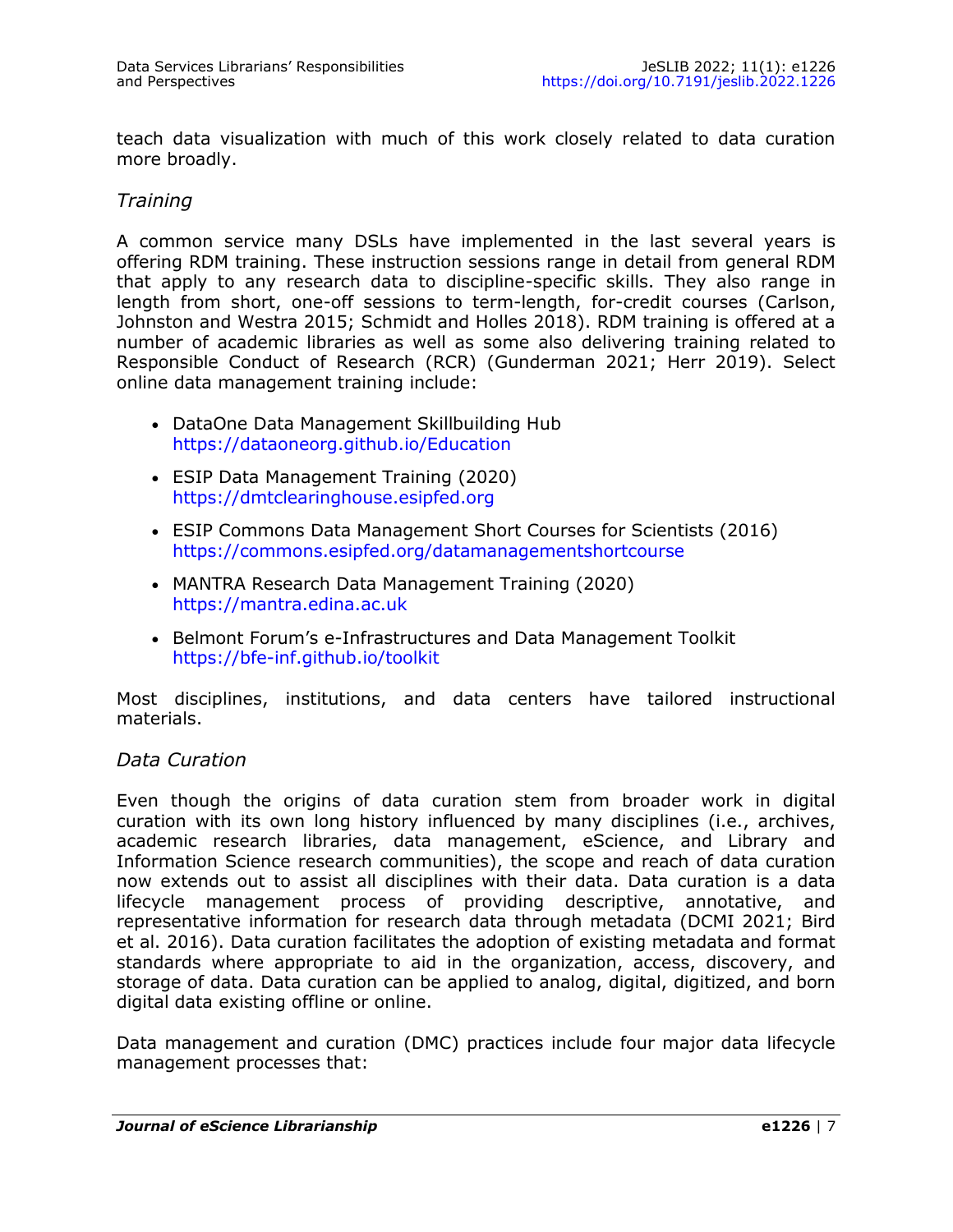- 1. Fulfill departmental, institutional, organizational policies & data management requirements;
- 2. Provide data creation (primary, secondary, tertiary data) (Lord and Macdonald 2003, p. 42), data publication, minimal data description;
- 3. Facilitate added value (metadata), management & storage of archived data over data lifecycle;
- 4. Integrate a series of technical & strategic actions and consultations to ensure continual data authenticity (Smith II 2014).

Data curation services in academic libraries provide technical infrastructure that supports RDM throughout the research lifecycle and might include metadata creation, persistent storage, and the assignment of unique identifiers (Johnston et al. 2018). RDM services (RDMS) include the aforementioned (1) DMP review; (2) managing active data; (3) data selection and handover; (4) data repositories; and (5) data catalogues interrelated processes enabled through training, guidance, support operating under overarching RDM policy/strategy embedded into higher education operations for sustainability (Jones, Pryor and Whyte 2013). RDMS vary in capacity, infrastructure, resources, and support across institutions, but demand is growing for them whether they are provided by academic libraries or not.

The Data Curation Network ([https://datacurationnetwork.org\)](https://datacurationnetwork.org) outlines the eight tasks that informed this study's interview questions on data curation, which include: (1) check files/code and read documentation; (2) understand the data (or try to); (3) request missing information or changes; (4) augment metadata for findability; (5) transform file formats for reuse; (6) evaluate for FAIRness; and (7) document all curation activities throughout the process. The DCC (2007) Curation Lifecycle Model which was reimagined during a presentation at the 15th International Digital Curation Conference in Ireland by Johns Hopkins University in 2020 is an exemplar model in which to further development of data curation efforts (Higgins 2008).

# *Managing an Institutional or Digital Repository*

Many university libraries manage an IR which contains many types of materials. These services have been offered in academic libraries for years and they typically contain articles, posters, reports, theses, and dissertations. The inclusion of research data produced by researchers at their institution is a more recent development. Yoon and Schultz (2017) discovered that more than 60% of the libraries they surveyed offered data deposit services into their IRs. Options for archiving research data range from solutions designed specifically for data (e.g. HUBZero) to solutions designed primarily for textual materials (e.g. Dspace). Likewise, options for managing the repository range from using in-house staff to using a hosted service (Uzwyshyn 2016). DSL roles related to IRs and DRs range from awareness and helping researchers locate the appropriate repository for storing and perhaps sharing their data to assisting researchers with depositing in a library-managed IR, which includes all the data curation steps outlined above.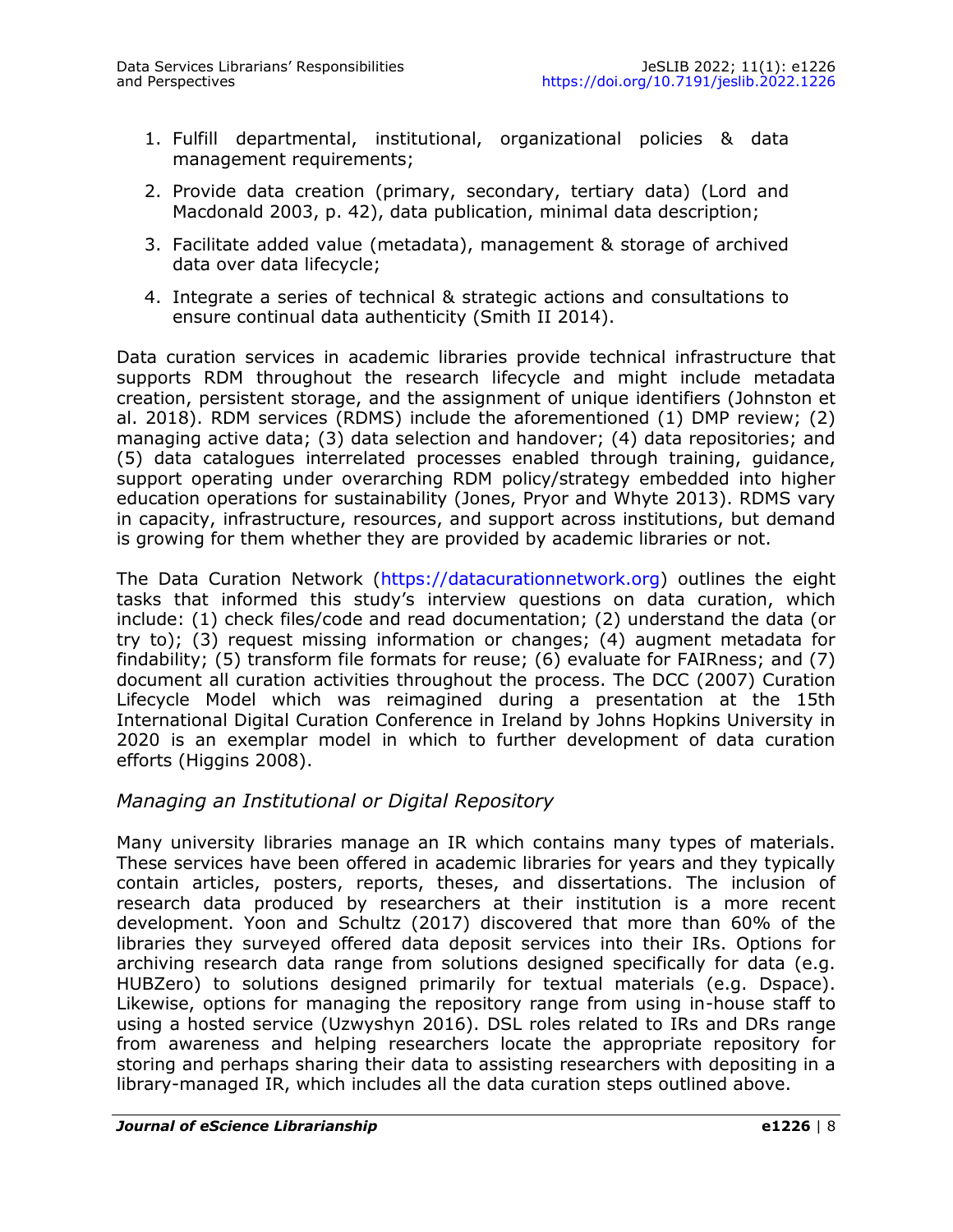### *Emerging Skills and Workforce Development*

One source of concern in the DSL landscape is the disconnect between the new skills needed to keep up in these evolving positions and what is being taught in training programs for academic libraries (i.e., iSchools). New data-intensive technical skills are becoming necessary to work with data in all sectors. Since many data services are staffed by librarians who never learned these skills in graduate school, they are unprepared to assist with large datasets and digital artifacts in an open, networked environment. Thus, several efforts have been developed to address this knowledge gap (Kirkwood 2016).

Two examples of these new skills training opportunities are the Library Carpentry series of workshops mentioned earlier as well as Data Carpentry, Software Carpentry, and many more data science training institutes for librarians. To help data librarians learn coding skills, the Carpentries provide hands-on workshops that teach specific coding and data management skills that librarians can put into use immediately (Atwood et al. 2019). Likewise, for data science and visualization skills, many academic librarians did not learn these skills in their library school curricula and the demand for these skills has increased in recent years. Two examples are the Data Science Training for Librarians program ([http://www.dst4l.info\)](http://www.dst4l.info) and Data Science and Visualization Institute ([https://www.lib.ncsu.edu/data](https://www.lib.ncsu.edu/data-science-and-visualization-institute)-science-and-visualization-institute).

As a few of these authors are current instructors for iSchool programs it is worth noting there have been and continue to be efforts to formalize education and credentials in the DSL arena. A 2012 survey of 52 library and information schools in the United States and Canada found that 16 offered courses of data curation (Harris-Pierce and Liu 2012). A more recent and exhaustive search through the curriculum and course content of the 123 iSchools in 2022 has not been done, but it is worth noting some of the US-based programs that have specialized in data services and curation and offer named programs such as the University of North Carolina at Chapel Hill's Professional Science Master's degree in Digital Curation and Management [\(https://sils.unc.edu/programs/graduate/digital](https://sils.unc.edu/programs/graduate/digital-curation)-curation), or the free online Research Data Management Librarian Academy (RDMLA) created in collaboration with Simmons University and others ([https://www.canvas.net/](https://www.canvas.net/browse/simmonsu/courses/research-data-management) [browse/simmonsu/courses/research](https://www.canvas.net/browse/simmonsu/courses/research-data-management)-data-management), or University of Denver's RDM Concentration ([https://morgridge.du.edu/academic](https://morgridge.du.edu/academic-programs/library-information-science/mlis)-programs/libraryinformation-[science/mlis\)](https://morgridge.du.edu/academic-programs/library-information-science/mlis) or the University of Tennessee's RDM Certificate.

Each institution likely tracks the employment of their graduates and recruitment efforts for these specialized programs, but that level of granularity for LIS programs does not exist in the Association of Library and Information Science Education (ALISE) Statistical Report and Database ([https://www.alise.org/](https://www.alise.org/statistical-report) [statistical](https://www.alise.org/statistical-report)-report).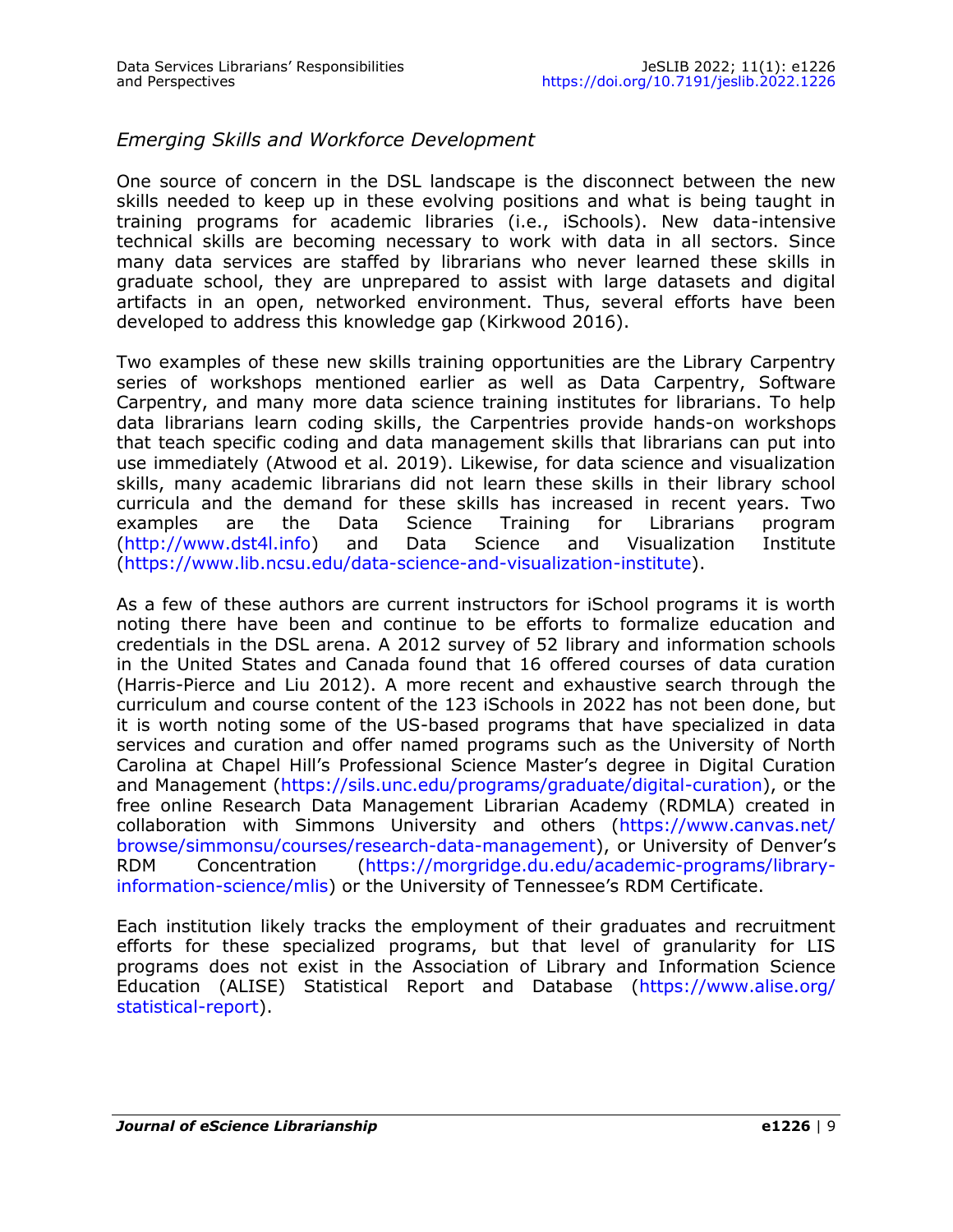# **Methods**

The study interviewed 10 current DSLs to address this study's research questions:

- 1. What typical tasks relate to those in the role of a data services librarian?
- 2. How are research data services structured at institutions?
- 3. How are data management plans implemented, evaluated, and funded at institutions?
- 4. What research data management training are offered at institutions?
- 5. What education, training, and experience do data services librarians have?

The interview questions included 30 open-ended questions about known tasks associated with these jobs. The study received Institutional Review Board (IRB)-approval. DSLs recruited were recruited via personalized email from the investigator from those identified at the top 10 public and top 10 private universities according to 2020 US News and World Reports (US News and World Report 2020).

The National Universities Rankings as a sampling frame were used because those top institutions emphasize faculty research as the result of large research expenditures and therefore are more likely to also have more researchers with RDM needs. All sampling skews results, but these institutions with the presumably highest demand for RDM services should have the resources and experience to inform best practices for other types of institutions. This study is part of a series of studies that includes the RDM roles of Research Integrity Officers (RIOs) (Bishop et al. 2021). Research Integrity Officers (RIOs) are a federally mandated position at any institution receiving U.S. Public Health Service funding. RIOs promote a Responsible Conduct of Research (RCR) environment, as well as inquire into and investigate potential research misconduct (Steneck 2007). RIOs are in charge of handling research misconduct allegations but spend a great deal of time on campuses promoting ethical scholarly communication practices within research institutions. To allow for a gap analysis between these two important roles on campuses may provide insights into the role-based responsibilities for RDM services, as well as ways to improve services to meet the needs of their respective university communities (Bishop et al., 2021). The same sampling frame of institutions were used for both studies. There are limitations to this qualitative approach, including participants' various experiences limited perspectives of the totality of RDM on their campuses, and these institutions do not represent the likely RDM efforts at many other types of institutions. Still, those 'top' institutions do tend to influence trends in services and resources expected at other academic libraries.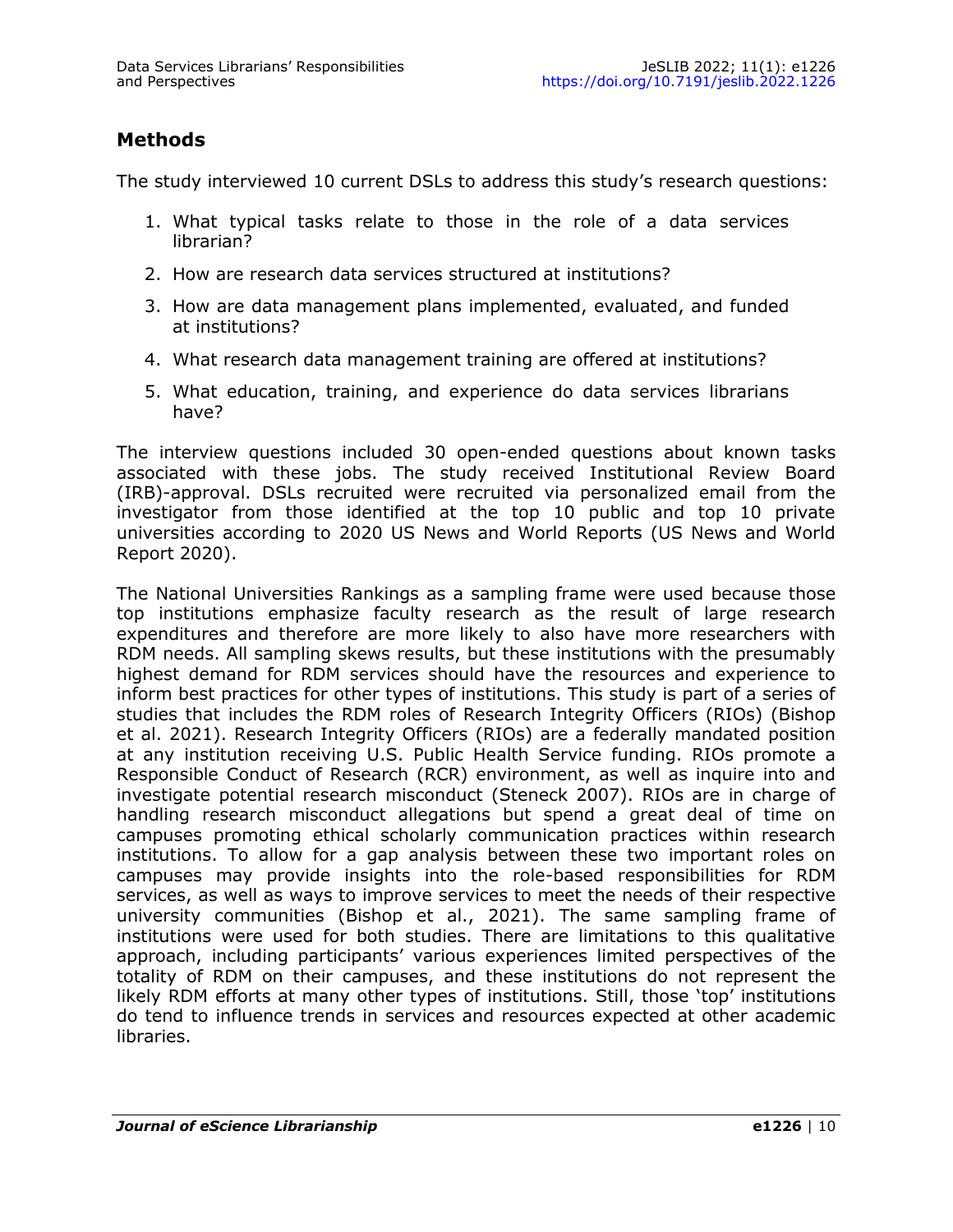Some of these universities have multiple data librarians with various job titles, but at least one DSL from each institution was contacted. Five public and five private DSLs agreed to participate and were interviewed. The informed consent that participants agreed to included open data language with anonymized and deidentified transcripts that are now available in an IR. Informed consent was obtained from participants prior to their interviews.

The job responsibility questions were informed by the expertise of two DSLs at member institutions of the Association of Research Libraries and the literature reviewed in this paper. The job tasks of most DSLs may include RDM instruction, reviewing DMPs, and overall assessing and supporting campus data needs related to locating data and assisting with data curation. In some instances, these librarians may manage an IR, support open access initiatives, or even assist faculty on grants as dedicated data managers. The data curation section of the questions was informed by the Data Curation Network ([https://datacurationnetwork.org\).](https://datacurationnetwork.org) The full interview schedule of the 30 questions appears in Appendix 1.

The interviews were recorded and transcribed. The transcriptions were analyzed using NVivo. Categories and broad themes across responses to the questions emerged using terminology from the questions and responses. Grounded theory application of open, axial, and selective coding in NVivo captured their job tasks and perspectives on DMPs. This qualitative nature of this study allows us to capture the perspectives that quantitative studies cannot capture. These perspectives are meaningful as they provide insights into how these data services librarians feel about the work they do, rather than simply reporting which tasks they do. There are limitations of this study as DSLs' jobs differ across institutions due to historic positioning and status of academic libraries on each campus. In addition, different participants would have introduced a variety of responses, but these top institutions may show best practices with the resources of universities with large research expenditures.

# **Results**

#### *Overview of Responsibilities*

To scope each participant's overall responsibilities, interviews began with questions about their primary job duties as DSLs from a list of known tasks, which are displayed in Table 1. As other tasks might not fit under those options, the participants were asked to list any other tasks not asked. Those 'other' responsibilities named include formal research and data management consultations, included coding and programming support to restructure data (n=3); teaching code for statistical analyses (e.g, Python, and R) (n=2); helping track down unavailable resources and data acquisition (n=2); and one participant each mentioned assisting researchers in their active data phases and determining workflows; helping with reproducibility; and performing software carpentry.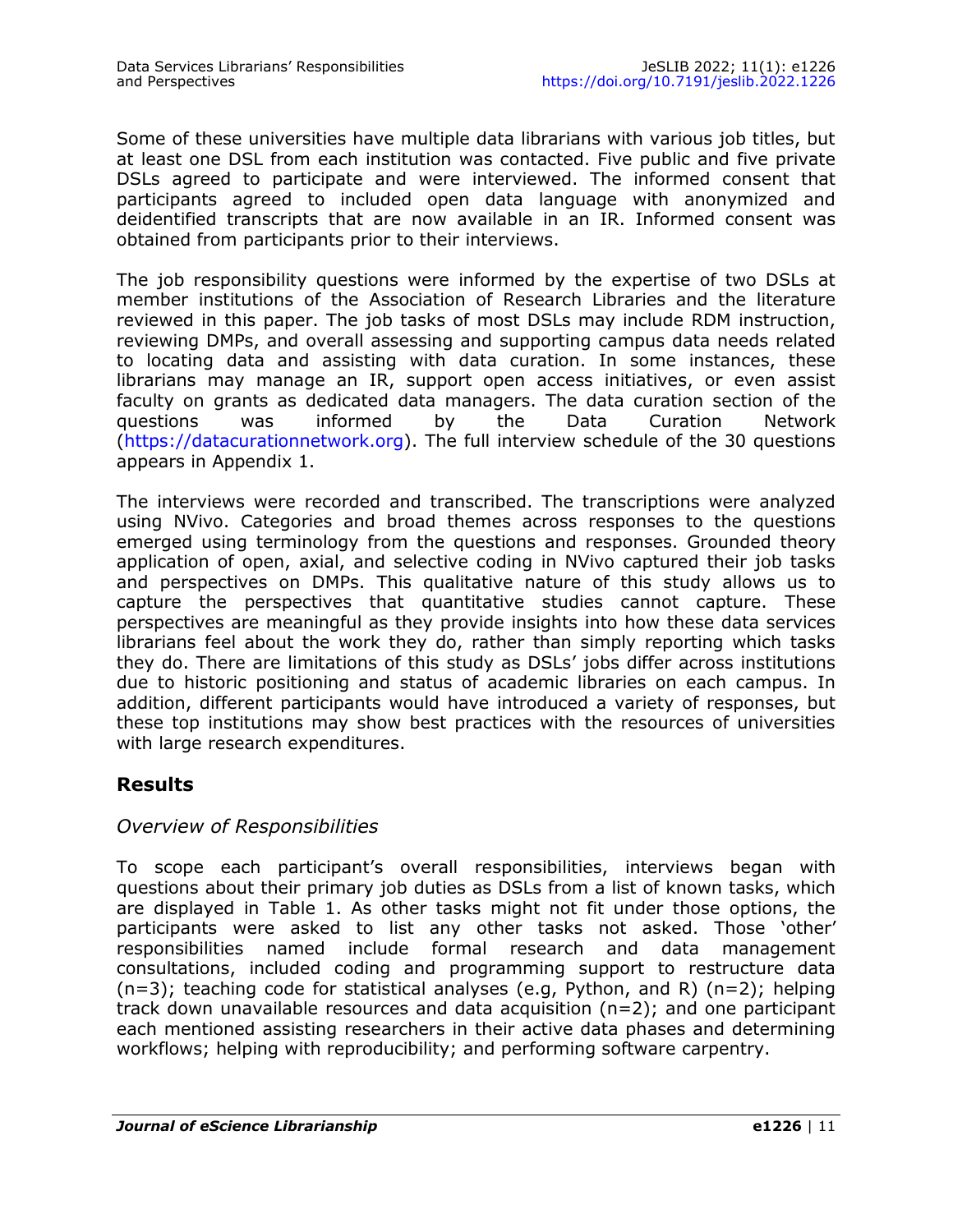| Table 1: Primary job duties as DSLs. |  |
|--------------------------------------|--|
|--------------------------------------|--|

| <b>Responsibilities</b>                       | <b>Number of Participants</b> |  |  |  |
|-----------------------------------------------|-------------------------------|--|--|--|
| Assist with locating secondary research data  | 8                             |  |  |  |
| Data management plan (DMP) review             | 7                             |  |  |  |
| Outreach and collaboration                    | 9                             |  |  |  |
| Research data management (RDM) training       | 9                             |  |  |  |
| Data curation                                 | 5                             |  |  |  |
| Manage an institutional or digital repository |                               |  |  |  |
| Other                                         |                               |  |  |  |

Following the overall job responsibilities section, DSLs were asked about the number of people working at their institution. Participants that mentioned their work entailed any of these job responsibilities were asked the more detailed questions about those aspects of the job. The number of people who worked in research data services at these ten participants' libraries ranged from one to approximately 22 staff members. Two worked alone, but most DSLs had at least one co-worker. The mean was a little more than 6.

To assess the coverage of discipline, departments, and data types, participants were asked more about their specific user groups. Five participants mentioned that they usually worked with specific subject disciplines such as social sciences  $(n=2)$ ; engineering, physics and other STEM-related disciplines (n=2); and one worked with life sciences; and data science and public policy. Of the five, two provided supports for the other disciplines that their libraries serve. All disciplines on campus were supported by the remaining five participants.

Five participants specifically noted working with data types like Tabular data and CSV (n=3), NVivo, GIS applications, and biomedical sequencing data. Four other participants stated their versatility in any data type or format. They all worked with various user populations and the list includes how many participants mentioned each—graduate students  $(n=9)$ ; faculty  $(n=7)$ ; staff  $(n=4)$ ; undergraduate students ( $n=4$ ); post-doctoral students ( $n=3$ ); and peer librarians  $(n=1)$ .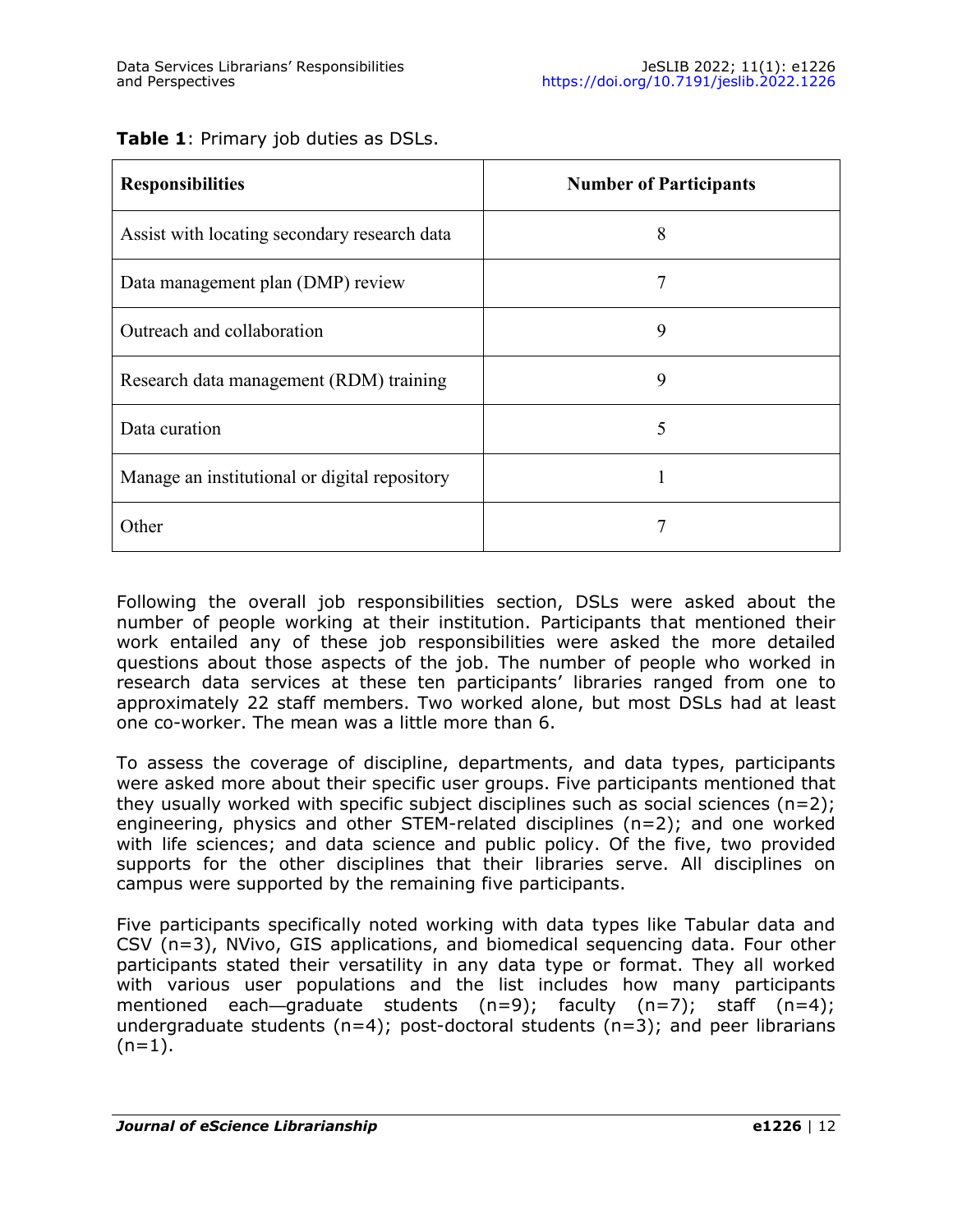# *Locating Data*

Out of the ten, six participants stated they regularly located secondary research data. For example, Participant 7 identified it as their "primary responsibility with that title, data librarian. It's a little bit of a misnomer, I think, to call me [that]. I think I am a data-discovery librarian because I really only specialize in that one task." This participant was unique in explaining their job as mostly data reference (i.e., updating a LibGuide and helping locate data from common sources). Most of the other five participants explained that the data discovery work was only a portion of their positions. Three participants sometimes located data as Participant 6 described the work, "I mean I have done it, especially for you know some of the social science or health related, health science stuff." Data discovery takes time and this task unlike others might be better addressed by a subject liaison as Participant 9 stated, "I had to draw the line somewhere." Finally, one participant did not locate data at all, rather they referred patrons to their appropriate liaison who handled the transactions for discovery.

### *Reviewing DMPs*

When asked about reviewing DMP responsibilities, seven participants did not review or occasionally reviewed DMPs as part of their position. These DSLs could walk patrons through the DMP tool to draft a DMP, but did not extrapolate further. Two participants reviewed DMPs upon request, with one of those indicating this work was often done last-minute because researchers did not realize they needed a DMP until grant proposal deadlines. "I rely heavily on the various templates in the DMPTool. The other [thing] I've done is collecting successful DMPs. I usually keep the working copy so that I can refer back to that later when I have another researcher who's working with similar data types" (P5). Another librarian sometimes acted as a direct collaborator and was added to research teams in grant proposals since their data services would be central to the research. Participant 10 primarily reviewed DMPs for their position, averaging about 18 per year and performing re-reviews for quick turnarounds. Clearly, the DMP roles vary on each position, institution, and the skills of the DSLs.

As naming a repository is a factor in many DMPs, participants were asked if they have assisted patrons in locating an appropriate repository. Four participants occasionally helped and six helped frequently to locate repositories. They often recommended the local IR as the "first go-to option in terms of being low effort, low barrier, and low costs. They're free to [university] researchers" (P4), "but we're also happy to help people find more of a domain-specific repository" (P3). Participant 5 found it "a very rewarding part of data librarianship because getting your data into a repository is much easier than a lot of people would think." That participant made sure researchers used the appropriate repository as prescribed by a journal, as well as provided other options. Participant 6 used a decision tree with researchers to figure out where to put data. Participant 8 said, "A part of my job is also convincing people that [in addition to storing data] it's worth publishing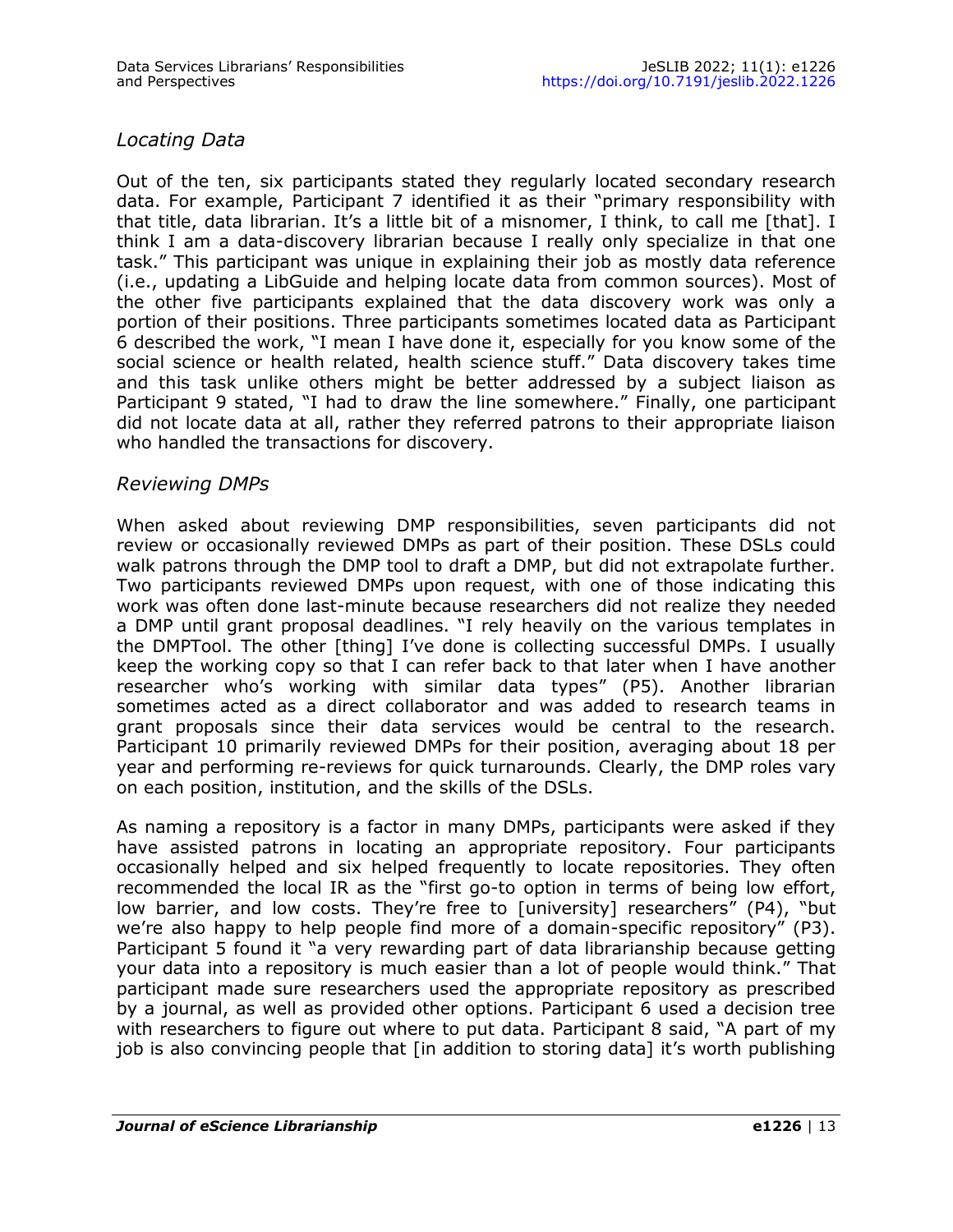data that they don't think needs to be published and finding a good place for it." Participant 10 developed a strategy of suggesting three repositories, "One that would be absolutely perfect; one that is middle of the road, it would get the job done and you'll get some exposure; and one that's really general and wide open." In this scenario, the librarian helps the researcher decide where to deposit data.

Next, participants were asked two questions about who is responsible for DMP implementation at their institutions and how DMPs are evaluated. Five participants said DMP implementation was up to the researcher; three were unsure and assumed the researcher was responsible. One participant's library is currently working with the Office of Research to standardize DMP implementation. Participant 9 said, "I think the Office of Research would like to say that they are, but I don't know how much they do it to be honest. I know that, in medicine specifically, we've had a number of issues where people—researchers—the day before, they're trying to prove they followed through on their DMP." Given these first-hand experiences with compliance issues, Participant 9 wisely remarked, "there's a carrot, [but] there's no stick yet." Two participants shared that other entities were responsible for implementation, such as journals, funders, and other academic departments. DMP implementation may not be a role for DSLs upon this small group or participants, but like many other RDS as one participant put it "there's a lot of discussion among the library in terms of saying we should be better at implementing enforcement" (P8).

Some librarians did evaluate DMPs. Three participants evaluated DMPs in ways like looking for completeness, participating in joint peer evaluations, and sending evaluations back to project PIs. Five participants expressed that they did not evaluate DMPs. Among the responses to these questions, librarians pointed to the lack of enforcement to establish best practices as well as how it was "really up to the individual researcher if they want input from any outside party" (P4). Still, two participants did not specify or were unsure about any DMP evaluation at their institutions because the library was not involved.

Given the details collected through the DMP questions, the interview concluded this section by asking each participant what the ideal structure and process for DMP implementation and evaluation would be. Not surprisingly, participants had vastly different approaches to an ideal structure and process than the current workflow at these institutions with academic librarians more central. Two participants wished for a single intake portal, three others suggested that all researchers take in-depth DMP training beforehand or as a refresher, and two additional librarians suggested that they should be informed of who received grants so they may start working with the researchers at the start of a project rather than at the end. Other unique ideas included: (1) establishing mechanisms for DMP review similar to an IRB review; (2) linking DMPs to a faculty's evaluation processes (i.e. annual review) to increase transparency and accountability, to incentivize good behavior; (3) creating closer connections between any IR librarian and data managers on projects; (4) selecting DRs for storage based on the discipline; and (5) building a data management staff team with campus wide reach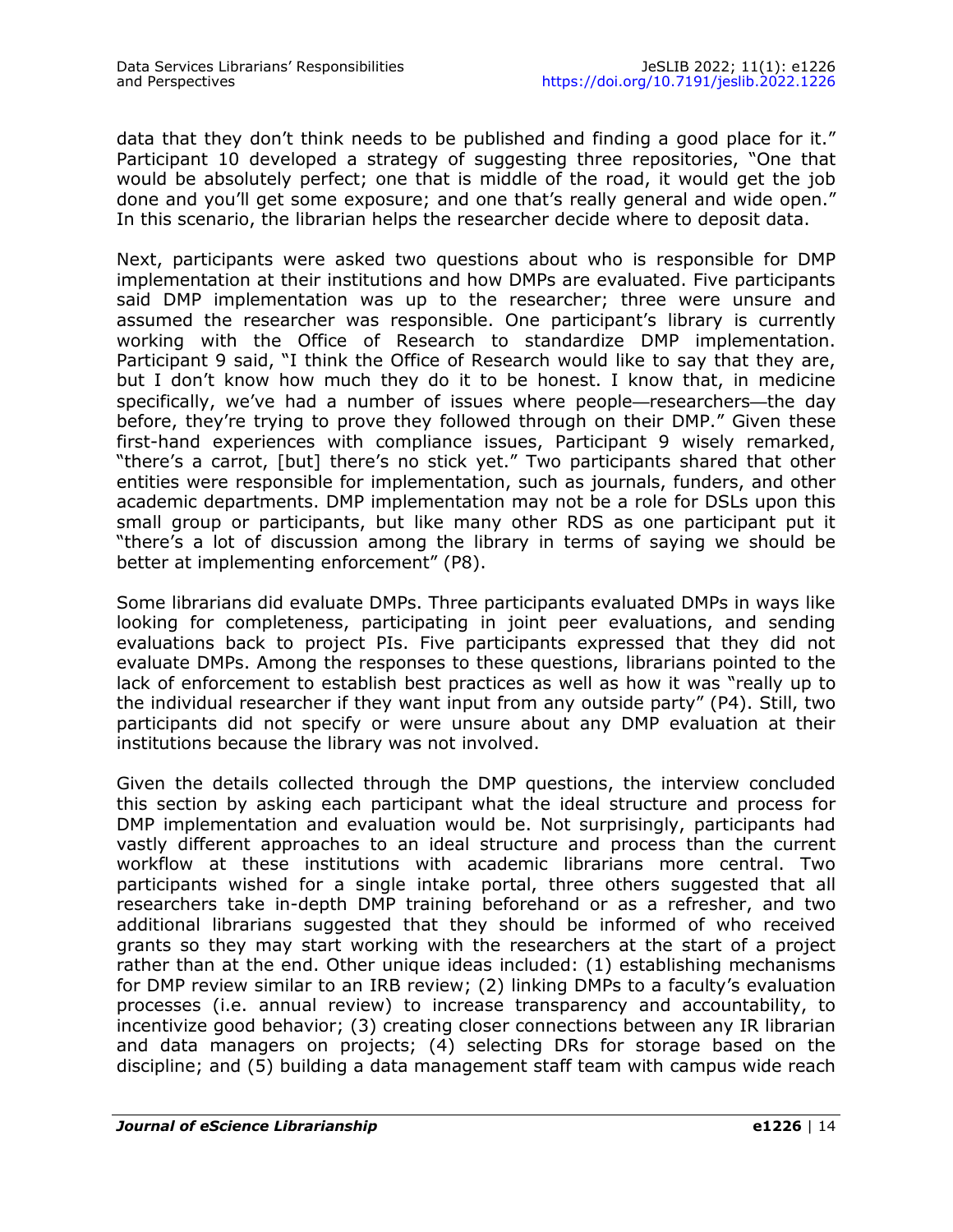and authority to address the "conflicting opinions and tension for who should be doing data management" (P9).

#### *Doing Outreach and Collaboration*

Participants were then asked about any outreach and collaboration aspects of their work. Examples of activities mentioned included brown bag series, interdepartmental work, hosting joint workshops, teaching courses, and "sneaking in" short DMP best practices presentations at the end of other instruction, as well as working with the RCR program manager specifically on responsible RDM workshops. One participant collaborated with other university departments to "further [the university's] mission of open science and better data management" (P6).

Several DSLs provided little detail on collaboration as Participant 7 explained trying to create a local data catalog "that would be a place to make your own local data discoverable for other local researchers," but was several years ago and fizzled out before having a workable solution. Participant 9 explained some barriers to collaboration: "'My subject liaison [...] must be able to help me with that.' And then they get kicked to me and they think, 'Why am I being kicked to another person?'" With organizational structures changing, collaboration may be impeded by users' challenges simply navigating academic libraries' own services.

#### *Data Visualization*

Although noted in the literature for over a decade as a service performed by DSLs, only four of the ten participants interviewed currently assisted with data visualization (Primich 2010). Two librarians indicated they assisted in data visualization without elaboration. Participant 3 had a great example of developing an online application that runs on R wherein researchers may upload biomedical data and create graphics. Finally, one librarian previously worked with data visualizations tasks. "[I] used to give a kind of introduction to the data visualization workshop. I've stopped doing that. It's one of my job responsibilities that has kind of fallen to the wayside because I figured you can't be good at everything" (P5). This sentiment was expanded upon: "I also found that a lot of students are using R or Python to create visualizations now and that is…I just don't know how to do that." DSLs do a variety of tasks and, within this sample of ten, data visualization did not appear to be a task for most of them.

#### *Training and Data Policy*

Participants, who indicated they did any tasks related to RDM training or data curation, were then asked more details about those job tasks. For training, all but one participant provides RDM training, and librarians used a variety of methods to encourage RDM education from holding one-on-one sessions to collaborating on workshops (i.e. data visualization, GitHub, data curation), or hosting a data week. Participant 1 found office hours ineffective because people only see it as "a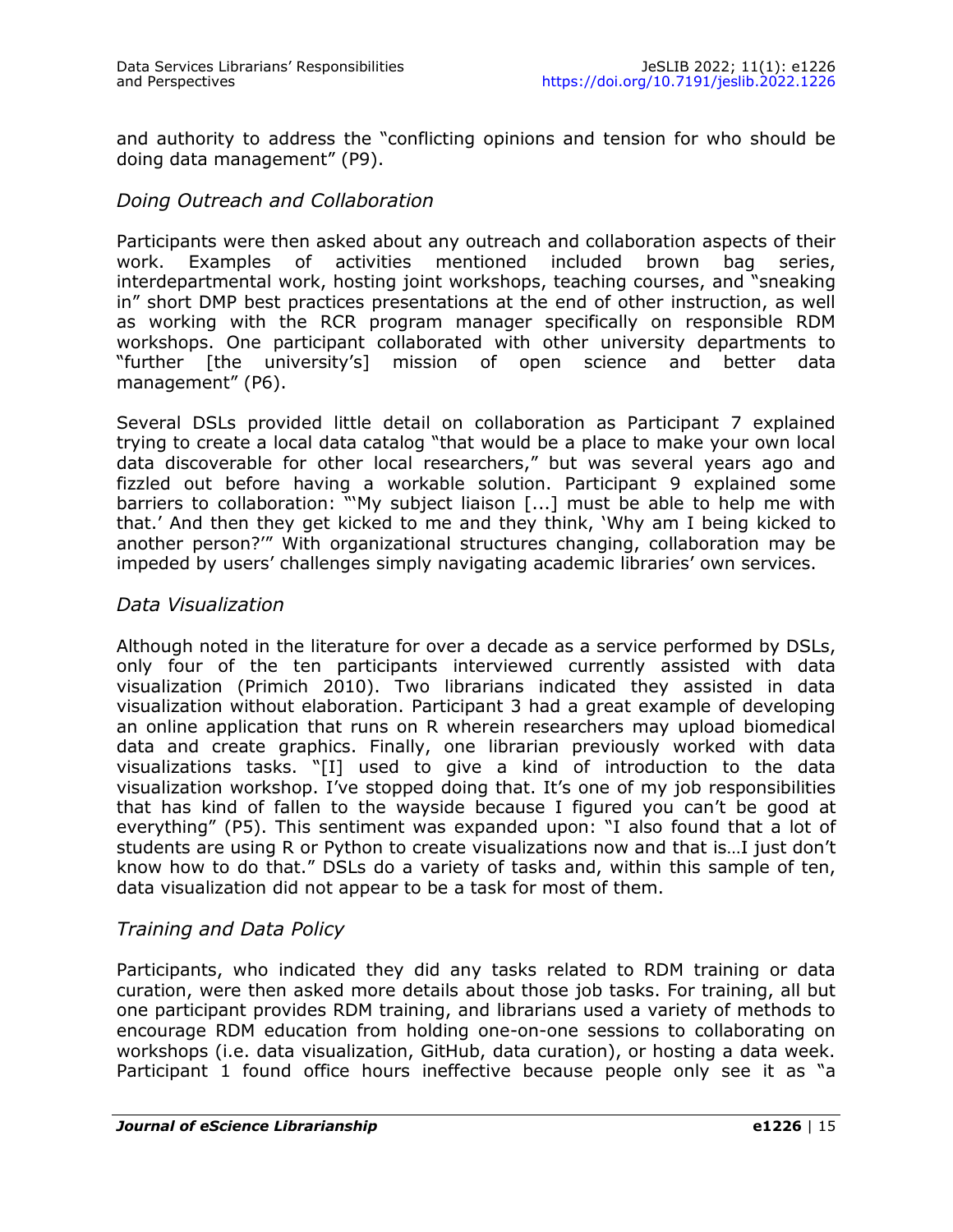just-in-time service" and not have the foresight to attend a workshop. Participant 2 generalized that their training focused on "recommended practices, tools, compliance, and then how to write a data management plan." These librarians struggle to obtain participation and engagement. As Participant 5 put it, "Nobody's gonna attend a research data management [workshop]. Like, that's the least sexy term, right? I wish we could just, like, totally rename that!" Participant 7's institution used to provide training many years ago, but no longer does.

When asked about their own training, all participants mentioned a lack of formal training in preparation for their positions as data educators, commenting that they learned on the job, were self-educated, and took courses and workshops as listed in the results section for the *Job Analyses* section below. Participant 1 felt training resources were not current. "Not to say that they're not valuable, they're just not realistic to what the researcher needs." Participant 9 felt the support was not there stating, "I think my library assumed that, if you have your own data, you should be good at teaching other people how to manage their data." Participant 4 described early action they and their co-workers took in self-education. In the 2000s, they started receiving RDM questions and later formed a science RDM group to focus on those services. "As data management became more important, in 2010, the National Science Foundation announced that they were gonna require data management plans in their proposal and people in that data management group collaborated with folks [...] to create a series of brown bag workshops about data management."

The role of RCR training was mixed among the participants' institutions. Three participants' Offices of Research typically hosted this training, one commenting how the library recently obtained this responsibility. "We are in development with that right now […] [They] actually asked us to do it" (P2). RCR training was "completely managed by the deans and the librarians," at Participant 8's previous institution, but not their current university. "Mind you, [the university] does like almost exclusively biomedical research and so there just happens to be a lot of biomedical publishers there in the area and so it's very easy for the librarians, who already have relationship with the publishers, bring them in and help people understand the ethics of publishing, visualization of data, things like that" (P8). Three participants shared their libraries had no role in RCR training. Finally, three participants were unsure if any RCR training existed on campus, one commenting, "It depends on how we define research because [our university] has an awful lot of compliance things" (P1). The unsure responses indicate that academic librarians do not do RCR training sense participants were not sure exactly what that topic entails.

Next, participants were asked if their institutions have any data policies. Participant 1 was the only librarian who confirmed a university-wide data policy in place; however, the policy encompasses only research data. Three participants confirmed their institutions did not have data policies in place—"It's all back to the individual researcher" (P4) or the Office of Research, shared Participant 3. Four participants described how data policies were out-of-date, about attempts at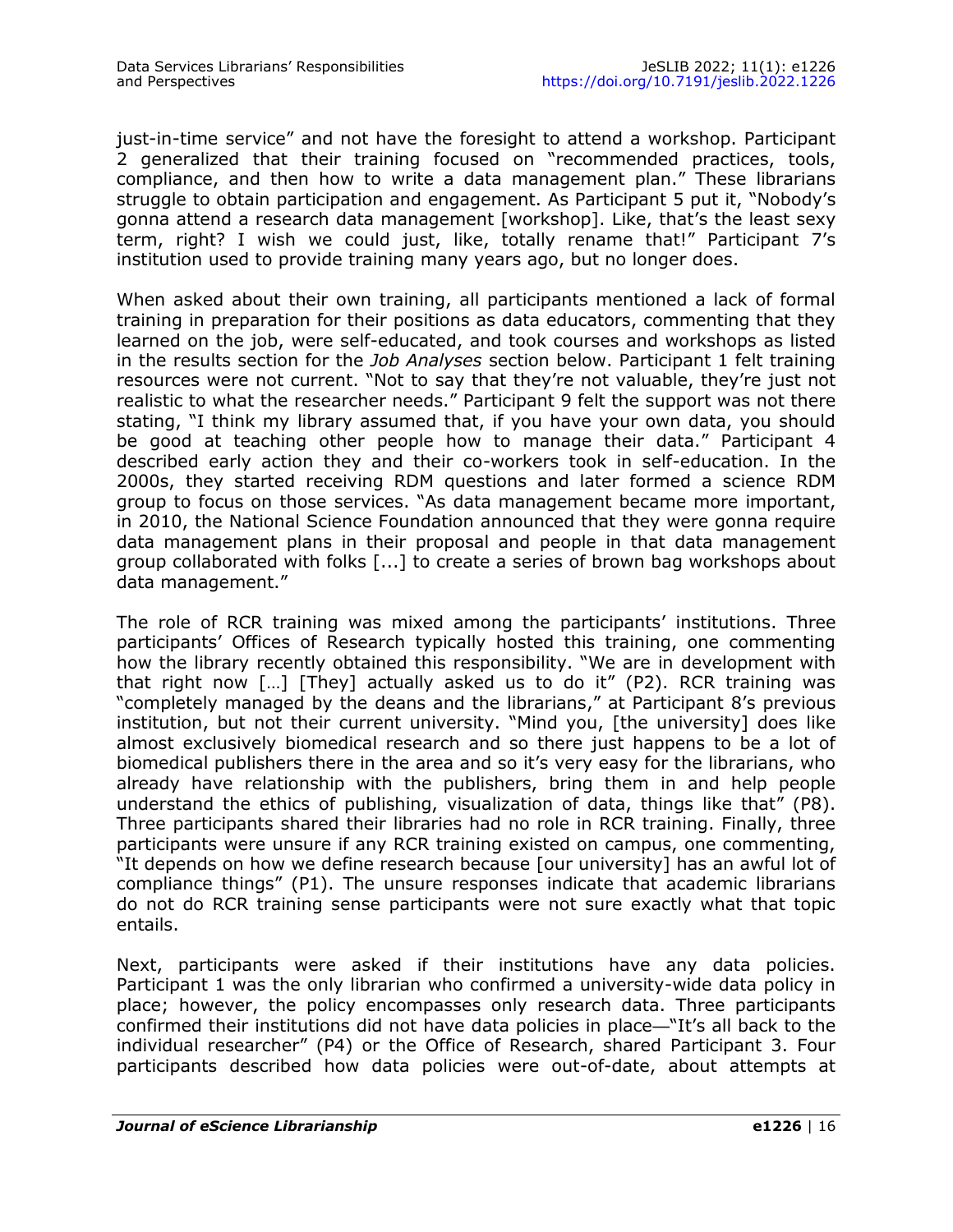composing policies—"[My institution] has been drafting a research data policy for seven years now" (P10). One institution had a data retention policy and guidance on everything else, but the librarians asserted it read like "we own your stuff but you're allowed to do things with it" (P6).

#### *Data Curation*

Only five DSLs indicated data curation was a task they performed during the Overview of Responsibilities questions; many had more to share on the topic. The seven data curation task questions asked did not elicit consistent responses from participants, therefore, librarians each gave an overview of data curation tasks. Two participants said these were among their primary responsibilities, while five other participants explained some tertiary data curation activities of their jobs.

As one of those indicated data curation was their primary responsibility, Participant 3 described all the typical tasks as a member of a research team. They checked codes for completeness and established a workflow for documenting all curation activities. In part, they evaluated data based on the FAIR Data Principles with special attention to the licensing and copyright (Wilkinson et al. 2016). As part of the curatorial process, this DSL encouraged researchers to transform their files prior to compilation in a zip file to avoid errors later and checked all data prior to deposit to make sure it looked good and was well-documented. The other DSLs that state these tasks were their primary job echoed the same duties as well as metadata augmentation; checked if files opened; identified missing data; and troubleshoot any other issues with the researcher as needed.

For those participants that did some data curation, but not as their primary responsibility, the responses varied. Participant 1 participant evaluated for FAIRness on the license side of things and transformed many files. Participant 2 provided metadata curation services and research consultations as well as assisted their IR librarian with complicated cases "as a second pair of eyes" (P2). Participant 5 minted DOIs and usually requested missing information like a readme file. Finally, Participant 9 helped load data into the repository but would not characterize it as data curation given they did not document their own actions; however, they did check files, code, and read documentation.

#### *Institutional Repository and Long-term Commitment to Research Data*

In response to their roles in managing an IR, nine out of ten participants did not manage an IR, most noting that other units managed repositories on campus. Eight of those nine confirmed that their university did have an IR. IR arrangement differ across university systems and institutions. For example, Participant 5 had a DRYAD instance run by their state's digital library and their university paid a membership fee. A different sample may have led to more participants that managed IRs, but at these top institutions IR duties fall beyond the academic libraries and information technology offices often manage those operations. Participant 10's library runs an electronic thesis and dissertation (ETD) repository,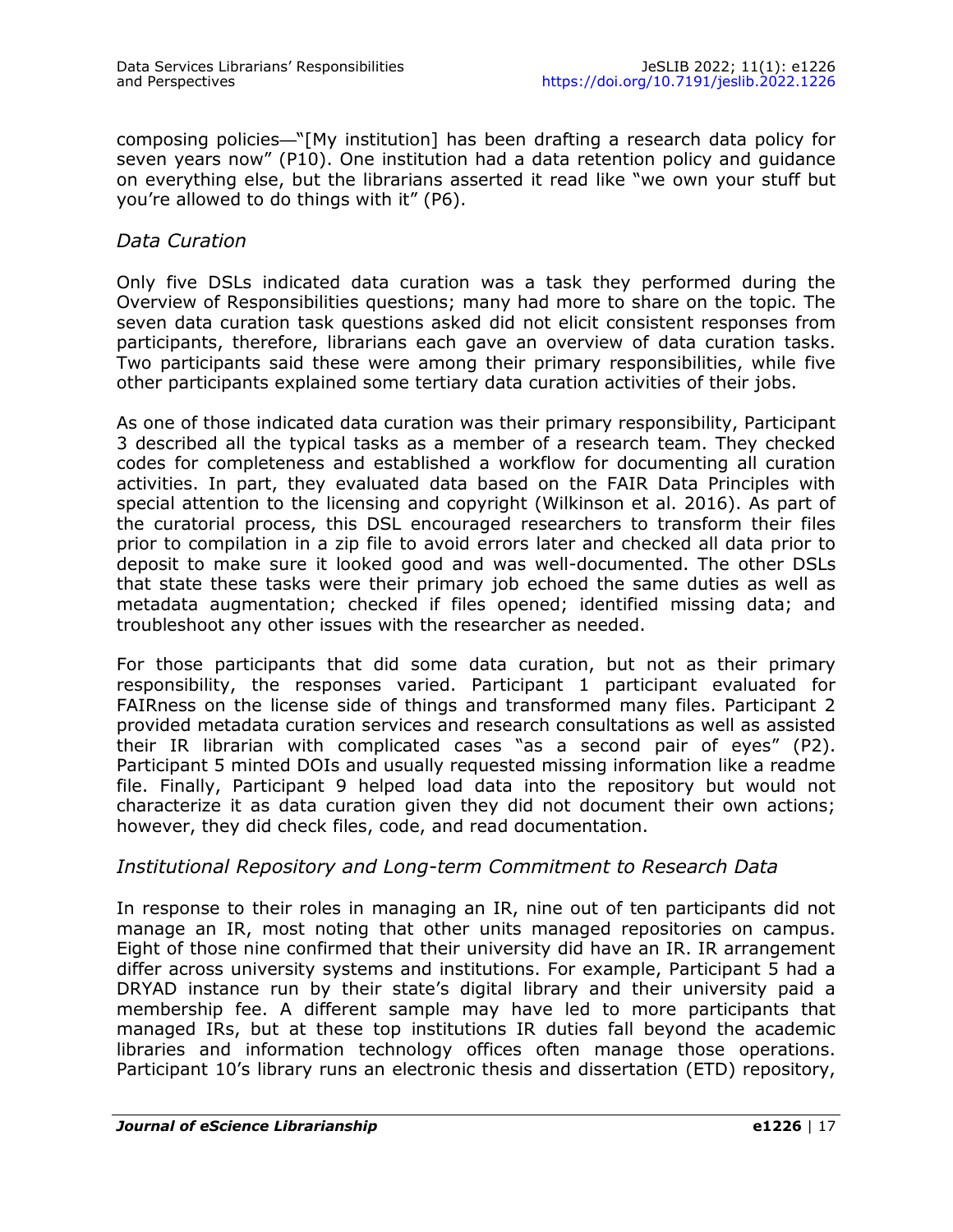which was their "third version of a repository. The first two were homegrown off [other repositories] and they could never develop it to the point of what it needed to be, or anything bigger than about three [gigabytes]." The ETD IR does not take data only text. Participant 3, the only IR manager, managed an outdated instance of Dataverse with their team, but now there is a separate data storage entity on campus "where all the research data goes".

To gauge each university's data preparedness, participants were then asked about their institution's commitment to the long-term management of research data as well as if there was a budget and infrastructure for managing data beyond the life of grants and projects. Three participants confirmed an institutional commitment to the long-term management of any research data. In one instance, a participant stated their institution was a part of a national network and "it's meant to live through [natural disasters because] they've got different nodes in different parts of the country" (P7). Three other participants confirmed some institutional commitment, but without specifics. For example, one institution originally advertised "in-perpetuity" as a time commitment for data but scaled back to ten years with a re-evaluation because "a lot of people [were] nervous about accepting stewardship for anything" (P4). The realization that in-perpetuity meant resources led another participant to remark that their institution guaranteed storage for 5-10 years with re-evaluation down the road. Participant 8 confirmed no institutional commitment, but wished one existed. Three other participants were unsure of the institutional commitment. One thought their university was committed but "we just don't have a data repository" (P1). Since many of these new DMP requirements are just now reaching ten years old, one librarian indicated that next steps were "kind of fuzzy" (P2). Still, one other librarian felt confident that any long-term commitment could use DRYAD to hold data in-perpetuity.

Five of the ten participants acknowledged a budget existed for long-term data management. One institution paid a DRYAD institutional membership with state-level support, but overall none knew what these data curation and data management efforts cost. One participant did assume that these data-related costs were wrapped up in the IT budget due to their "technical support" (P3). The interviewer probed to know more about how RDM efforts were funded for sponsored projects and all other projects. Responses included researcher-funded and other grant-funded sources, free data deposits in the IRs, and funding from other institutional entities or unknown sources. One institution had a grants administration that managed everything pre- and post-award, encouraging researchers to include RDM as a grant line item. Participant 10 said by making RDM a line item, there is time to get appropriate funding. Unfortunately, the librarians' sentiments were that most researchers often neglect RDM because either they assume efforts are a part of other research activities or would be no-cost library services.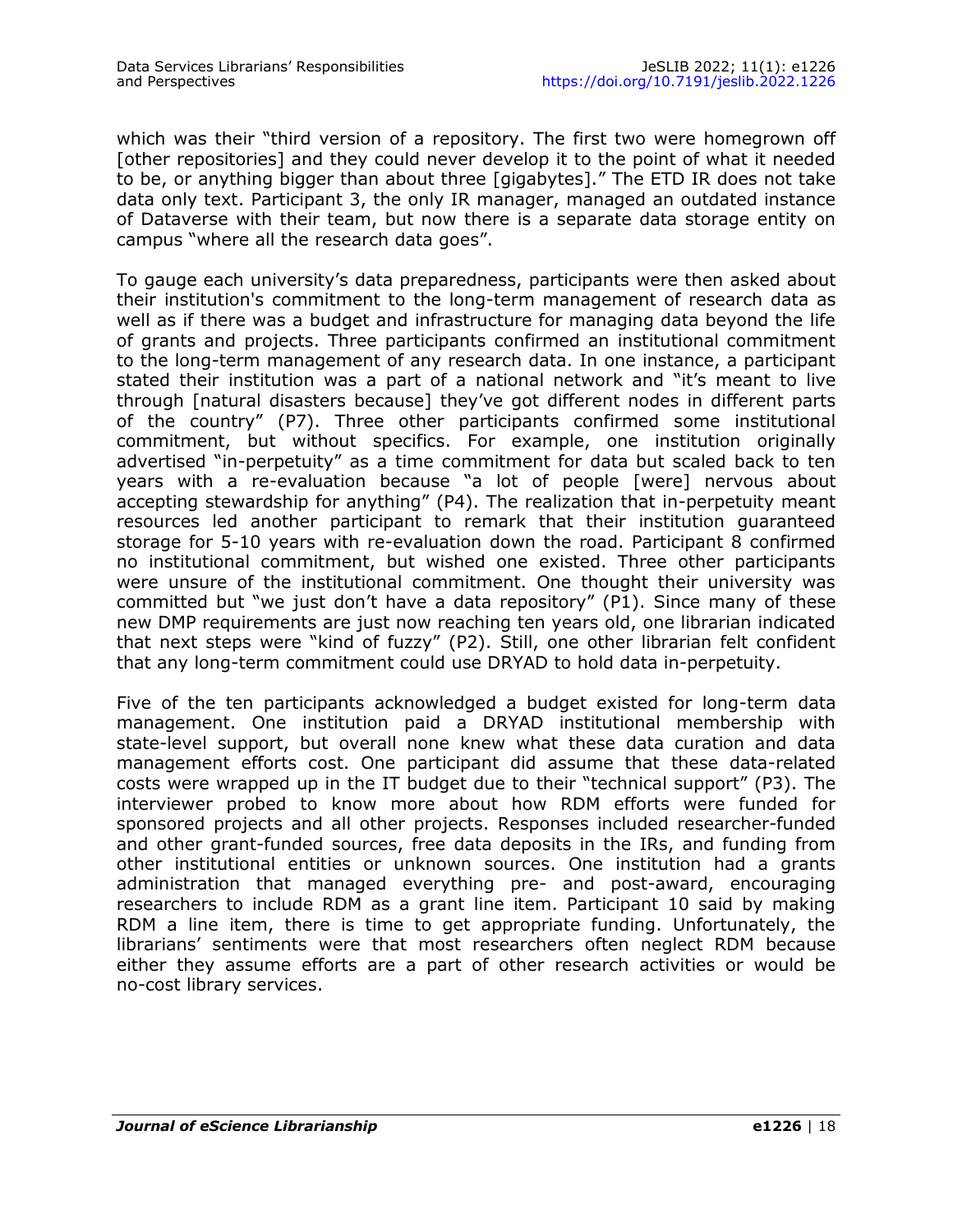### *Job Analyses*

After discussing the job responsibilities, DSLs were asked six questions about their job titles, experience, and educational background. Eight participants held the title of "Librarian"—specific titles including Data Librarian (2) and one each Data Science Librarian, Data Services Librarian, Science Data and Engineering Librarian, Sciences Data Librarian, Data Management and Curation Librarian, and Research Data Management Librarian—and the remaining two held the title of Research Data Management Consultant. In total, six participants held faculty ranks of assistant (3), associate (1), and full (2) and four participants were considered staff. When asked how many years they had been in their current position ranged from less than 1 to 11 years, averaging about 4 years. The participants' years spent in the field ranged from 6 to 26 years, averaging about 13.5 years.

All participants held bachelor's degrees. Four participants had degrees in these STEM-related fields: Biology, Ecology, Geography, and Geoscience. Six participants had degrees in these non-STEM-related fields: Classics, a dual-degree in English and German, Philosophy, Psychology, Sociology, and Women's Studies. Nine participants held master's degrees. Six of them held only MLIS degrees, one held dual master's degrees in LIS and Sociology, and one each in Geography and Marine science and management. One of those nine participants shared they were presently working towards an MLIS. Two participants held doctoral degrees in Biomedical sciences and Geography.

In response to other credentials, eight participants learned additional skills on the job and through conference sessions (i.e. Association of College and Research Libraries), online course offerings (i.e. Coursera and Udemy), and workshops, such as Research Data Management Librarian Academy and North Carolina State University's discontinued program (Data Science and Visualization Institute). Two participants earned certificates in GIS and one completed some copyright training. Other than those mentioned, none of the participants received any formal education in RDM. One participant said data management was not a part of their graduate program's curriculum. Another participant's group started self-educating on all aspects of RDM a long time ago because their department began receiving many RDM inquiries. This was the general trend across all interviewees, and the DSLs collectively were pleased to know that awareness was being raised about formal education and training prior to starting in their field and the strive toward standardization. "I know that there are other people doing similar work but it seems like everyone always has a different job title. I'm really hoping, if I can find some other people, still being new to this, at other big institutions because the problems I'm facing aren't the same at smaller institutions" (P3).

#### *Project Feedback and Pandemic Context*

The interviews ended with a request for any additional feedback. As Participant 6 put it there is "an interesting curve where you have people like me who this is all I do, is data management and curation. Then you have other folks who are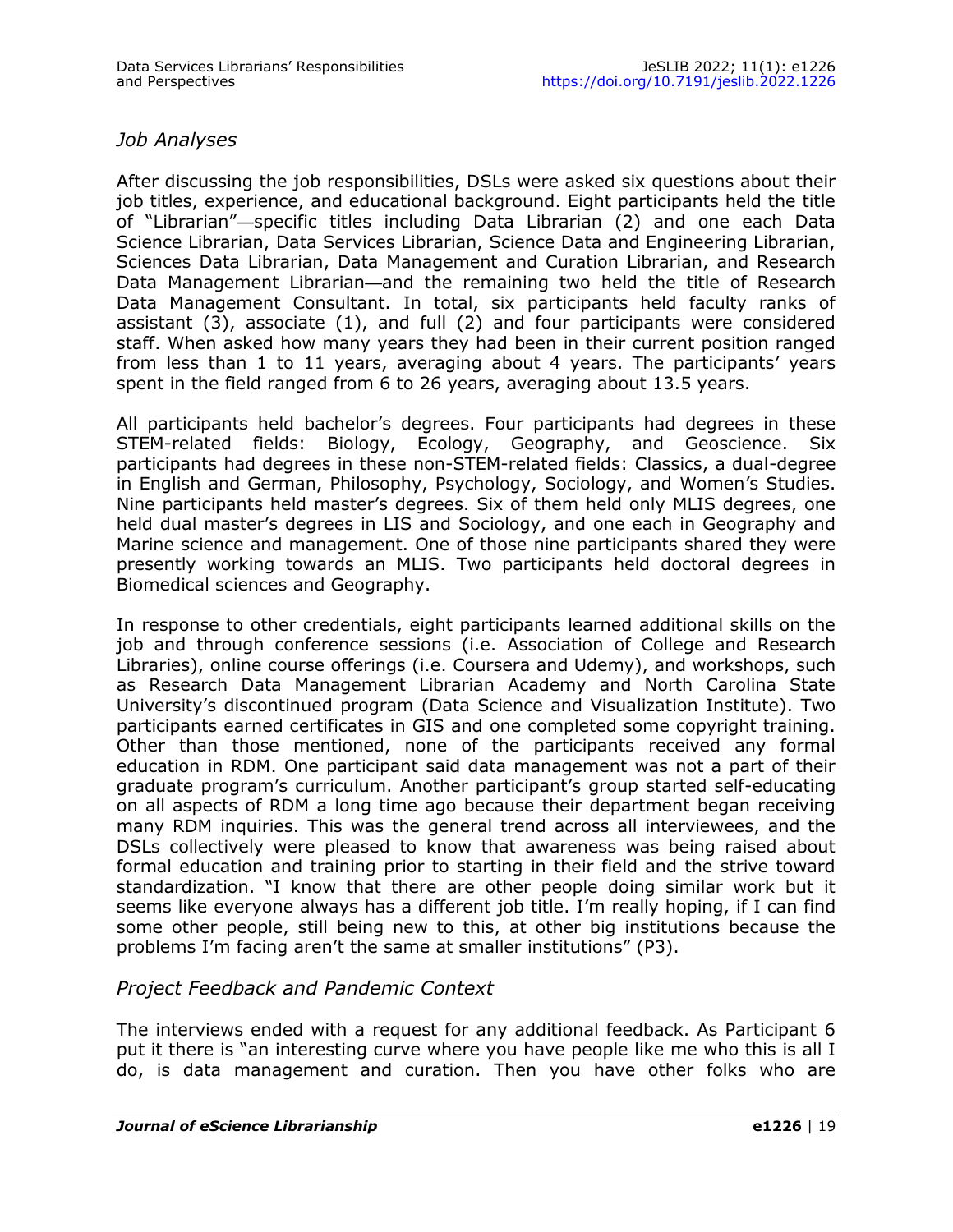expected to do all things." Some DSLs are doing the work of multiple jobs given the increase in data-intensive work across all disciplines. Participants were more interested in learning what other libraries do differently to inform best practices across RDM and data curation work. As Participant 1 wondered, "Is it the same job from place to place? The qualifications and the focus are very different."

Additionally, since the interviews were conducted in March and April of 2020, the pandemic was mentioned. Participant 3 found the transition seamless because consultations moved virtually, and most of their resources were digitized already and accessible online. Overall, participants noted that patrons were not familiar with how the library operated virtually, but once they figured out their work increased. Anecdotally, more researchers had time to deposit data during the initial lockdown and catch up on neglected RDM duties.

# **Discussion**

At these top research universities with large research expenditures, most DSLs had at least one data librarian co-worker with a few institutions housing whole departments of DSLs to allow for specialization and support. With the variety of data across disciplines, a variety of DSLs would be ideal to specialize within domains and better serve unique issues within each domain. This might not be a workable option for most academic libraries given staffing limitations. If more students, faculty, and staff ask for data help, then perhaps more and more academic librarians all will serve in some capacity to provide RDS with expertise for data types emerging over time. This was reflected in the responses to the questions about which disciplines, departments, and data types, each librarian covered. Six of the ten participants assisted with specific disciplines (e.g., Social Sciences), while two of those participants and four others also stated they aided across all academic departments. One or two DSLs may not be able to provide indepth assistance at large institutions.

The participants in this study worked with all types of data, with tabular data being directly stated most, but also geospatial, biomedical, and qualitative data were mentioned at least once. Future DSLs need to work with an increasing variety of data types and at least four said that this versatility was essential to their jobs. Data science training and electives in iSchool programs may prepare students for this future work with a variety of data types beyond text-based and/or tabular data. All librarians mentioned serving at least one of the following groups: undergraduate students, graduate students, post-docs, faculty, staff, and other librarians. Clearly, these data needs exist across all library users in the 21st Century. The following discussion reviews in greater detail the implications of the job responsibilities described by these participants for job descriptions, training, education, and differentiation for the future of DSLs and other data curation positions.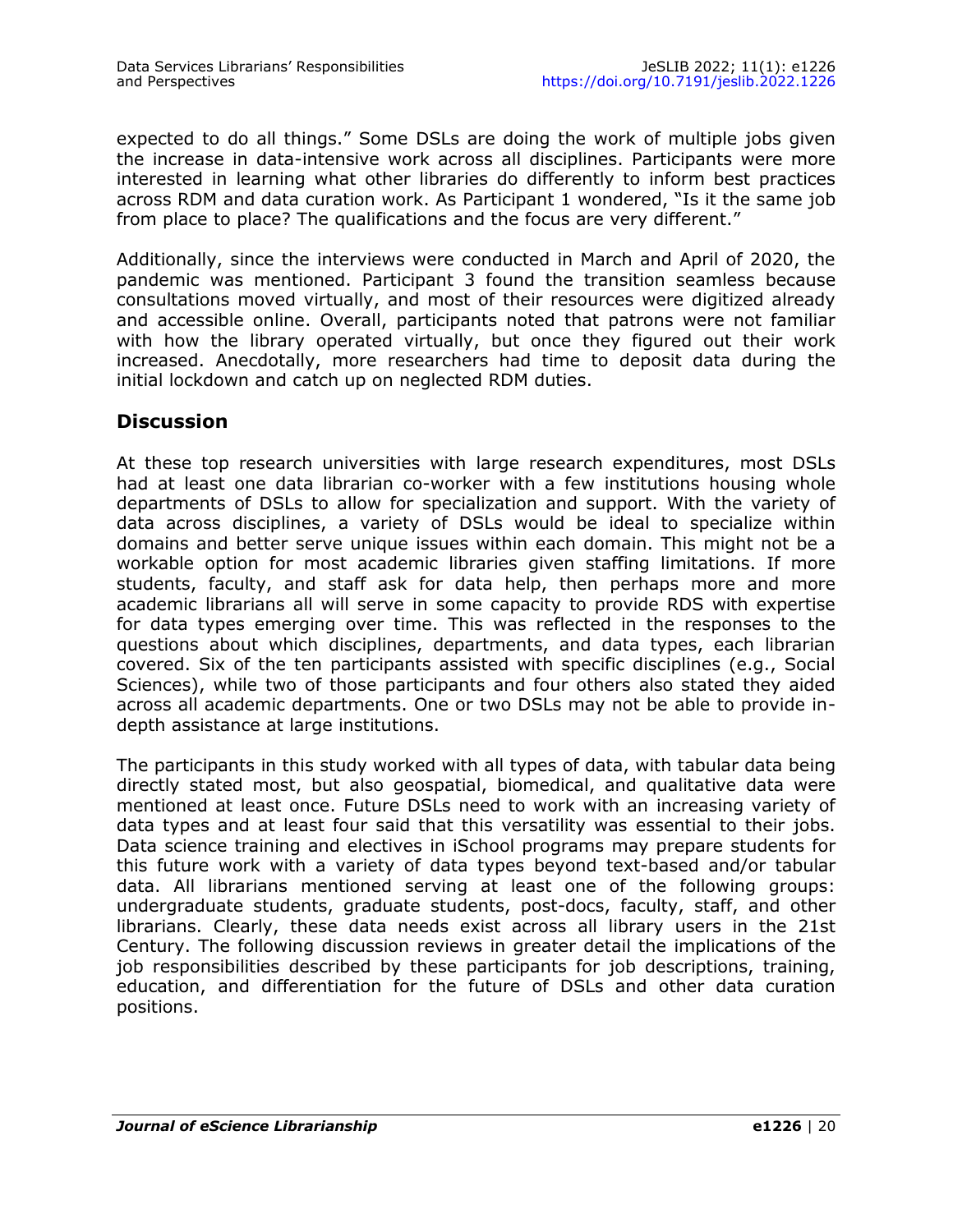# *Locating Data*

The task of locating data appears to be central to most DSLs' jobs. Still, these activities were more or less of a focus depending on the participant. Only two participants indicated that they did not assist in locating secondary data and referred users to the appropriate liaison librarian. The demarcation between a liaison librarian and DSL may continue to blur as data needs increase for all users.

#### *Reviewing DMPs*

In contrast to locating data, the review of DMPs was not done by a majority of DSLs. As DMPs remain a central aspect of RDM for funded projects, the majority of participants not assisting with review was a surprise. Many DSLs could walk patrons through a DMP tool to draft a DMP even if they do not assist with writing or implementing. DMP work occurs in the planning stage of the research cycle and DSLs involved at the start may be viewed more favorably to assist with roles downstream if they are already integrated into a project.

#### *Locating a Repository*

This task was pervasive among this study's DSLs. Using journal and organization recommendations, most DSLs can locate an appropriate data repository. As Participant 8 noted the job is not always just locating one, but promoting the benefits of sharing data. Although other resources exist for other domains, DSLs may use the American Geophysical Union (AGU)'s Repository Finder for most sciences ([https://repositoryfinder.datacite.org\).](https://repositoryfinder.datacite.org) DSLs may develop similar tools to the repository finder appropriate for their institution to assist this type of information, especially if more funding agencies request data be shared in Trusted Repositories. One example of a certifying body for data repositories is CoreTrustSeal certification. For repositories to receive this certification they must exhibit and maintain high standards for documentation, usage licensing, access continuity, ethical usage, organizational infrastructure, expert guidance, data integrity, data evaluation, storage procedures, long-term preservation plan, data quality, workflow documentation, data discovery, data reuse, technical infrastructure, and security [\(https://www.coretrustseal.org/about\).](https://www.coretrustseal.org/about) As one participant pointed out, there might likely be a few options for each researcher and DSLs can explain the pros and cons of each to inform their repository choices.

#### *DMP Implementation and Evaluation*

DMP implementation at each institution was relatively unknown. With the majority of interviewed DSLs either assuming DMP work was up to each researcher or unsure who was responsible. DSLs might not be as involved in day-to-day RDS as hinted at in the literature, but they could be. Although one participant's library is currently working with the Office of Research to standardize DMP implementation, most were not aware of any efforts to do so. As two participants suggested, as more journals, funders, and other academic departments encourage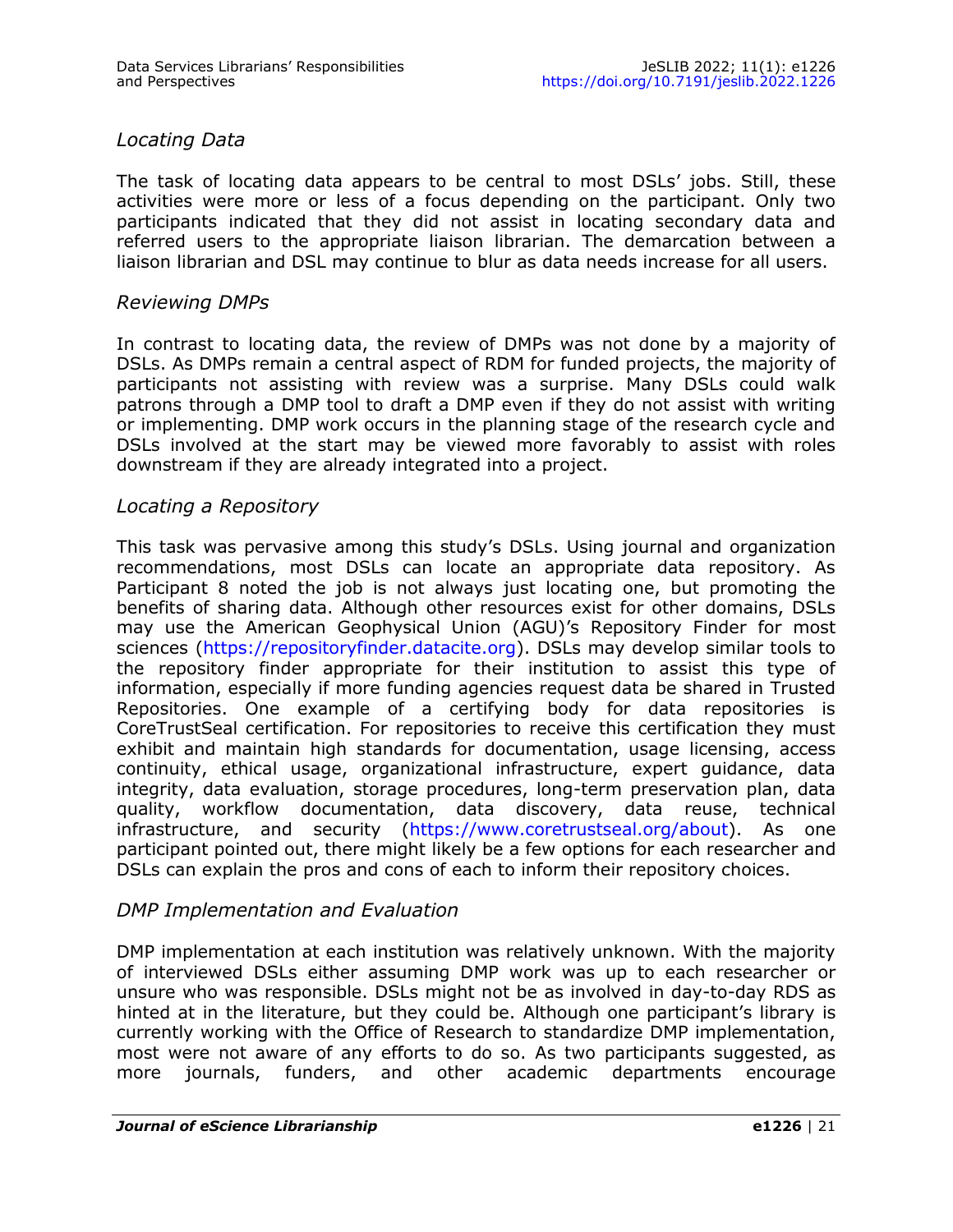implementation and evaluation then researchers will need to comply. DMP implementation may not be a current role for the DSLs in this study, but like many other RDS as one participant put it "there's a lot of discussion among the library in terms of saying we should be better at implementing enforcement" (P8).

Although three participants evaluated DMPs, half of the participants in this study did not do this task and two were uncertain if they did, which is likely also not a common task done by data services librarian at any institution. More DMP evaluation may be on the horizon with institutions needing a third party beyond anyone who helped write the DMP for objective feedback on this research outcome.

Not surprisingly, the ideal structure participants suggested for DMP workflow varied except in the fact that academic librarians would be central. This is odd since, at present, DMP workflow beyond writing did not involve DSLs at many of these institutions. With the requirement at most US funding agencies a decade old, it is odd none had something more formal in place related to these RDM needs. All the actionable suggestions by participants relate to existing DSL roles, but not all DSLs are doing the same jobs. All the suggestions require academic libraries to be a part of each campus's research lifecycle and there seems to be a disconnect at many institutions with the academic library not well connected to RDM efforts across campus or associated research funding. Any of these DSLs could take the initiative to start making their ideal structure a reality.

#### *Doing Outreach and Collaboration*

The outreach and collaboration aspects of the participating DSLs' responses map to traditional library tactics with mixed results. Participant 9 mentioned a phenomenon, "There are some [subject librarians] who...don't want anyone talking to their faculty unless they're there, which slows things down." This approach from some liaison librarians may confuse users as to who their library contact is and to whom they should ask questions. With data becoming more central to research, the subject and data librarian roles may need to work in concert when assisting patrons with data.

#### *Data Visualization & Data Science*

Of the four librarians that assisted with data visualization, only two gave specific examples. Data visualization is a skill nested in data analytics and, in some programs (i.e., R), the two tasks are rather seamless. The tasks entailed with this potential data service depend on the needs of each institution as well as similar services being offered by other campus entities. Still, the participants in this study did not have much to share on the topic to indicate that academic libraries were doing much. There was a sense that several of the DSLs interviewed need to learn data visualization and data science skills on their own to remain relevant in their field. Participant 2 noted that "in my job to really succeed, I really have to spend some time polishing off my data science skills…I'm seeing more and more of my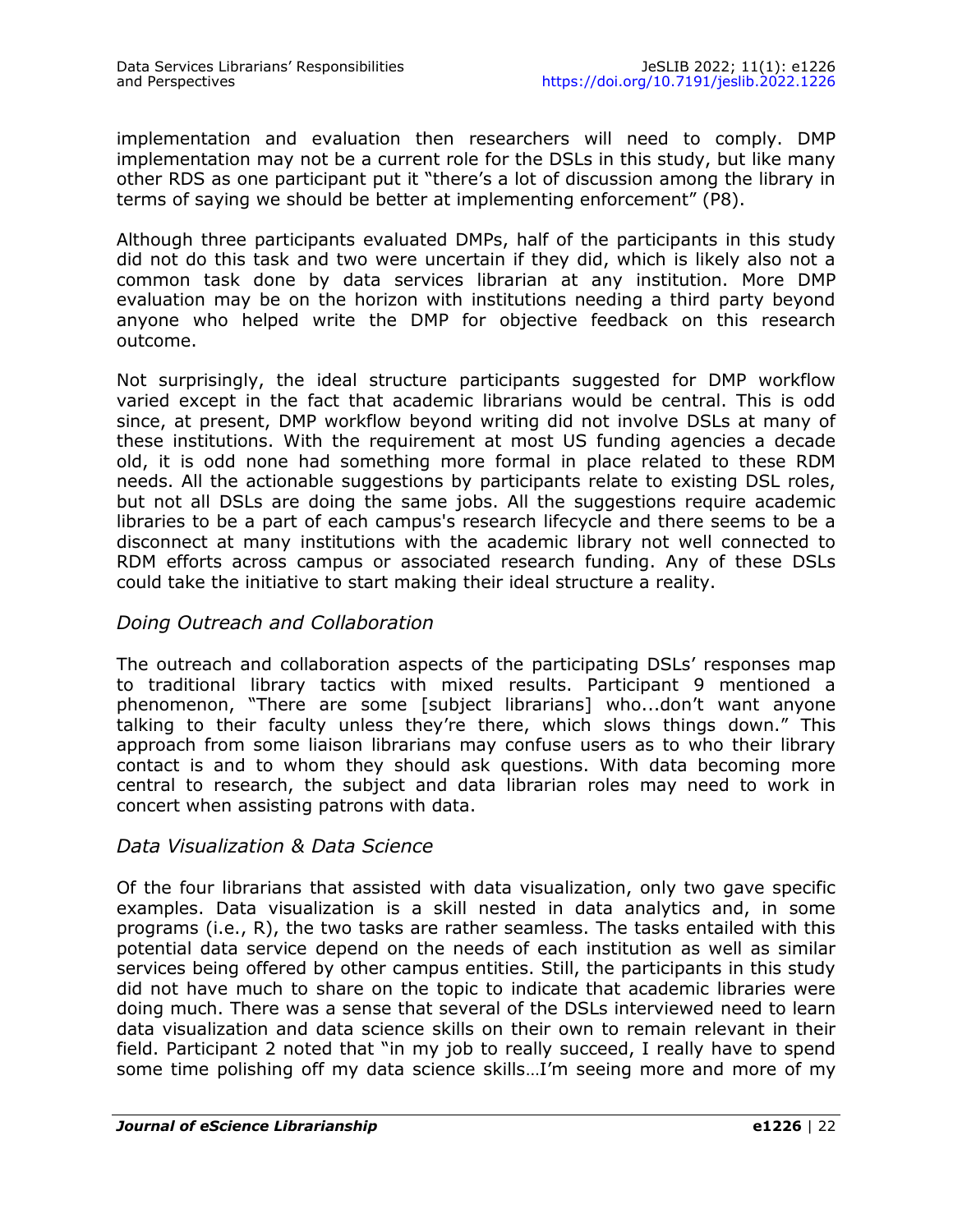colleagues and other people that work in data management could effectively go work in industries as a data scientist if they wanted to. That's a little intimidating!" Data visualization is important for articulating the importance, relevance and significance of data. Many researchers use open source software and tools to visualize data. Some journal subscriptions packages include API features to visualize data. DSLs can assist when needed, if they have proper training in data analytics and visualization. DSLs can learn these data visualization skills from use of software packages such as MATLAB, R, SAS, Tableau, and targeted training supported by academic units, departments, or funded projects. Perhaps, DSLs are not needed in disciplines where RDM is embedded in the program, whereby the DSLs may not have the domain knowledge in which to best assist researchers with data visualization. Thus, collaborations on training support needs across multiple communities of practice can best leverage DSLs' impact, outreach, and support. Professional development coupled with active participation in funded research projects can enable DSLs to develop sustainable data visualization competencies, research engagement, and data science skills. The North Carolina State University Libraries Data and Visualization Services ([https://www.lib.ncsu.edu/department/](https://www.lib.ncsu.edu/department/data-visualization-services) data-[visualization](https://www.lib.ncsu.edu/department/data-visualization-services)-services) is a great example of helping students and researchers develop critical data science skills. However, for other institutions, the data and visualization services may be offered outside of the libraries and/or in collaboration with other campus training (e.g. research computing, discipline-specific).

# *Training and Data Policy*

DSLs explained their own RDM training as self-taught or attended workshops to get up to speed. As Participant 4 indicated, a model of a RDM group formed to address mounting RDM needs. This likely occurs elsewhere when libraries pivot services and reallocate resources to serve their users. Responsible Conduct of Research (RCR) training was not something most DSLs were involved with but, again, one participant had a model where librarians involved in the scholarly communication process could assist with campus wide RCR training. Academic librarians may be an important, untapped piece in the RCR framework across many campuses given their central and longstanding roles of access to information, citation, copyright, and other information literacy activities.

Only Participant 1 confirmed a university-wide research data policy in place and three other DSLs were confident that there were no data policies at their institution. For many universities, a DSL may serve a vital role in the development of a research data policy as a central stakeholder for research data on any campus. Other stakeholders involved in RDM policy would include the Office of Research, Research Computing, Research Compliance Office, Information Technology Department, Researchers, Academic Units, and the Libraries (Erway 2013). From the library perspective, the initial conversations may ensue as outgrowths from the formulation of RDS task forces or working groups that lead to coordinated research data efforts across campus. One use case example includes the University of Florida's (UF) DSL as Chair of the Data Management and Curation Working Group [\(https://ufdc.ufl.edu/AA00014835/00011/allvolumes\)](https://ufdc.ufl.edu/AA00014835/00011/allvolumes), working in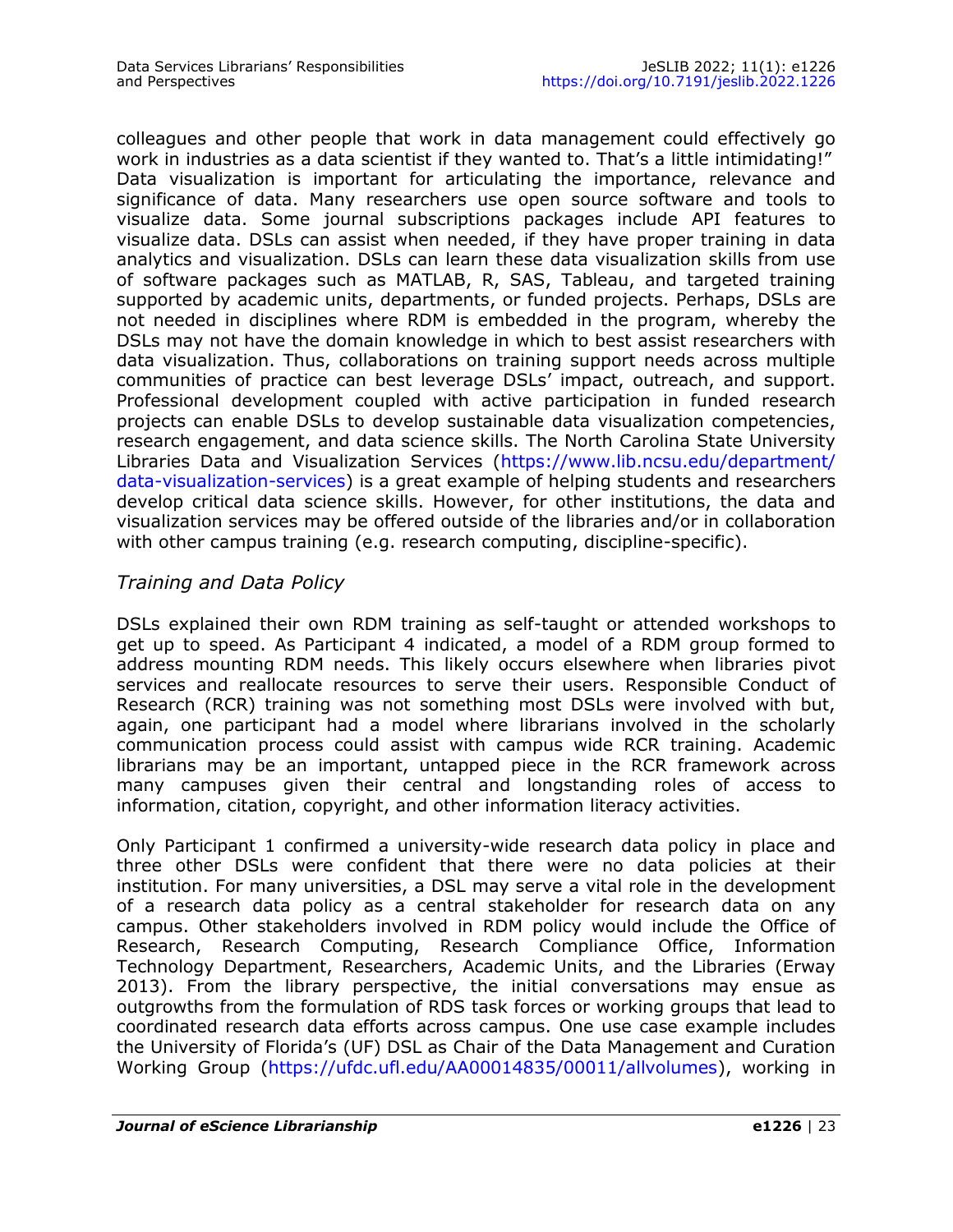collaboration with UF Research Computing Advisory Committee (RCAC), UF Clinical and Translational Science Institute (CTSI), UF Information Technology (IT), and UF Office of Research to develop a *Supporting data management at UF Proposal to the Office of Research* draft RDM policy in 2019. The Association of Research Libraries (ARL)/Canadian Association of Research Libraries (CARL) Joint Task Force on Research Data Services Final Report (2021) Objective 2: Develop a roadmap with recommendations for the roles of research libraries with regard to research data principles, policies, and approaches to managing research data in the context of the Open Science by Design framework and recommendations section, particularly Recommendation 7: Define an institutional strategy for RDS is relevant to DSLs across higher education institutions (HEIs). Future research could explore the formation and implementation of research data policies, but these participants did not indicate academic libraries were that proactive at their institutions.

#### *Data Curation*

If checking code, data quality and data assurance checks, and other issues to create well-documented data become necessary, DSLs need more technical and data policy skills to effectively curate data. Most interviewed did not do these tasks but were aware of licensing and how to ask for missing information in a readme file to improve data reuse. Data curation activities can be labor-intensive, and domain-dependent, so having DSLs specialize in certain data types or domain areas would be ideal to assist with these tasks. A reason for academic libraries to serve in these roles is the relative longevity of these employees compared to assigning data curation responsibilities to a graduate student who may move on in short order.

#### *Institutional Repositories and Long-term Institutional Commitment to RDM*

Only one out of ten participants managed an institutional repository (IR), but all interviewed knew there was an IR on their campuses. "A university-based institutional repository is a set of services that a university offers to the members of its community for the management and dissemination of digital materials created by the institution and its community members" (Lynch 2003, p. 2). The findings were especially surprising given that at these institutions RDM tasks related to IRs had been handled by other entities on campus. If academic libraries host the research data services, then why not the research data resources. This likely varies greatly for each institution and more academic libraries may host IRs than this small sample with research infrastructures that support more resources and IT not housed in academic libraries. For DSLs to have a seat at the data table, it might be easier if the table (i.e., IR) was hosted by the academic library or otherwise technically supported.

As RDM matures, initial promises to retain research data "in-perpetuity" may not be sustainable given limited resources and storage at scale. DMP requirements should grow in number and sophistication to enable data reuse, therefore, long-term commitment to RDM should be included in strategic plans and other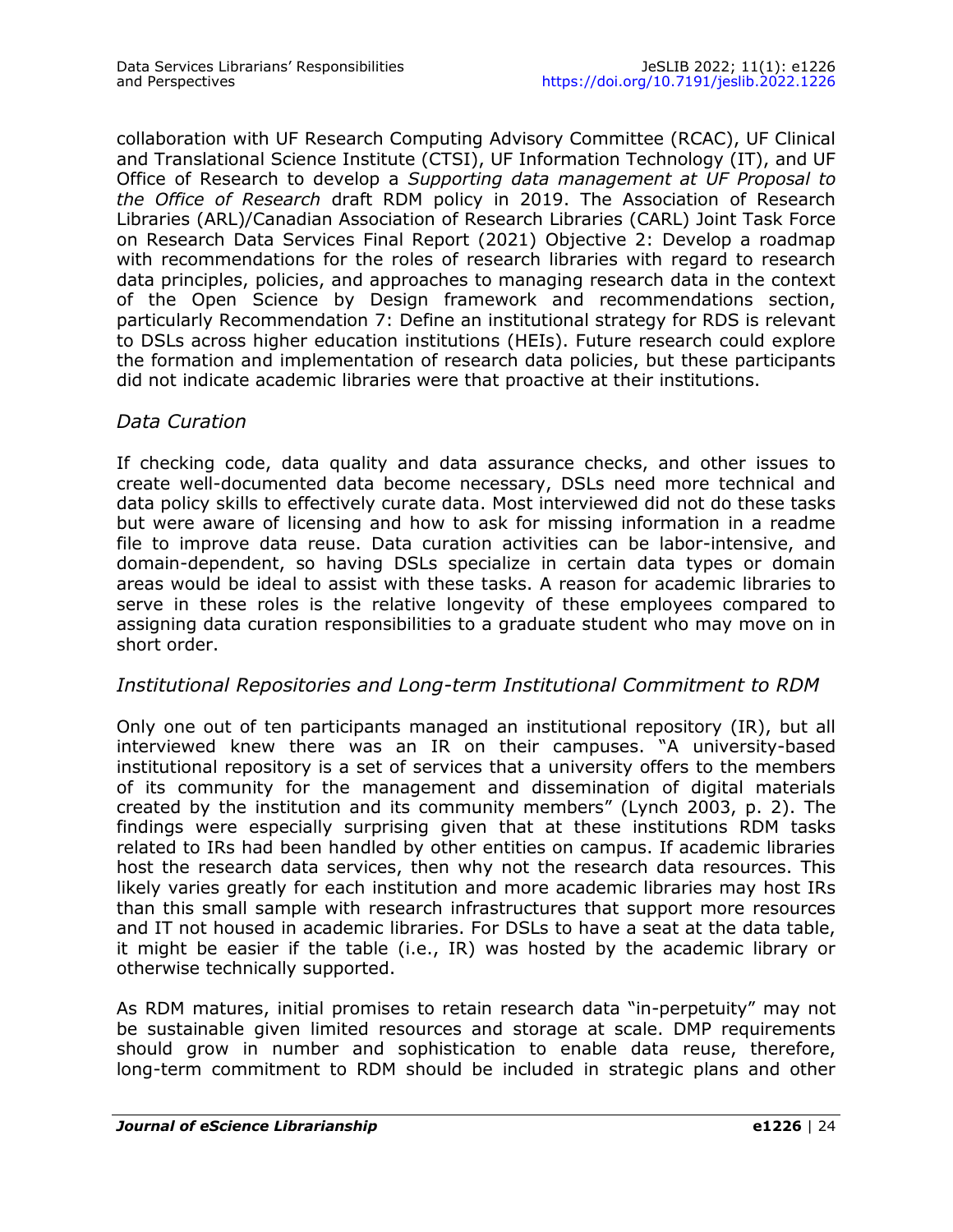university documentation to ensure the considerations of researchers and institutions. This is reflected in the interviews with DSLs stating that a budget existed, but few participants knew the details. Several assumed the data-related expenses were in the IT budget or funded by sponsored projects, but not with commitment from the academic library. DSL's jobs are tied so closely to the continued need and reuse of data that more should be explored on how to secure RDS via soft and hard research funding. As most DSLs are not directly involved but are directly impacted by budget discussions by senior library administrators, budget issues that impact capacity building, infrastructure development, and resources should include libraries with other campus and external partners. DSLs may become an increasingly important part funded research projects to develop long-term institutional commitment to RDM. Long-term institutional commitment to RDM requires communication, collaboration, and cooperation of key stakeholders. For a current example, the UF DSL is involved in a current, multi-million-dollar US Department of Agriculture funded project that generated direct costs monies to the Libraries. The UF DSL facilitated the development of successful DMPs that total over \$6 million in research dollars for the first two years of the new DSL position. Tenure-track DSLs with PhD at R1s that promote research are expected to develop grant proposals as part of the tenure seeking process could do something similar.

### *Emerging Skills and Workforce Development*

A recent workforce development report from the National Science Foundation (NSF) Office of Advanced Cyberinfrastructure (OAC) outlined issues that are echoed in this study's results show that the future of DSLs and other data curation positions depend largely on the pipeline between training and hiring (NSF 2019). Job descriptions and preferred requirements for these jobs might be informed by those currently working in these positions. Many current DSL job descriptions contain a long list of skills and duties that may be desirable, but not realistic for one individual to have competence in. In fact, hiring an individual that excels in one of these many RDM tasks could benefit a library more than someone that does a mediocre job on many. In addition, the courses and continuing education for the changing roles of DSLs may benefit from study of those currently crafting the future of this profession on-the-job.

DSL job titles varied, but all include data somewhere in the title. Eight of the ten job titles included librarian with RDM Consultant being the job title for the other two. Job titles are meaningless, but if other librarian titles included the information object it would sound strange (e.g., Science Document Librarian). As data becomes more central to all disciplines, these data jobs could supplant the traditional document-focused librarian lines. As this study and the literature reviewed indicate DSLs do much more than DMPs. While the DMP mandates spawned need and growth of this area, as RDM matures, and a culture change sets in across domains then DSLs' roles will evolve.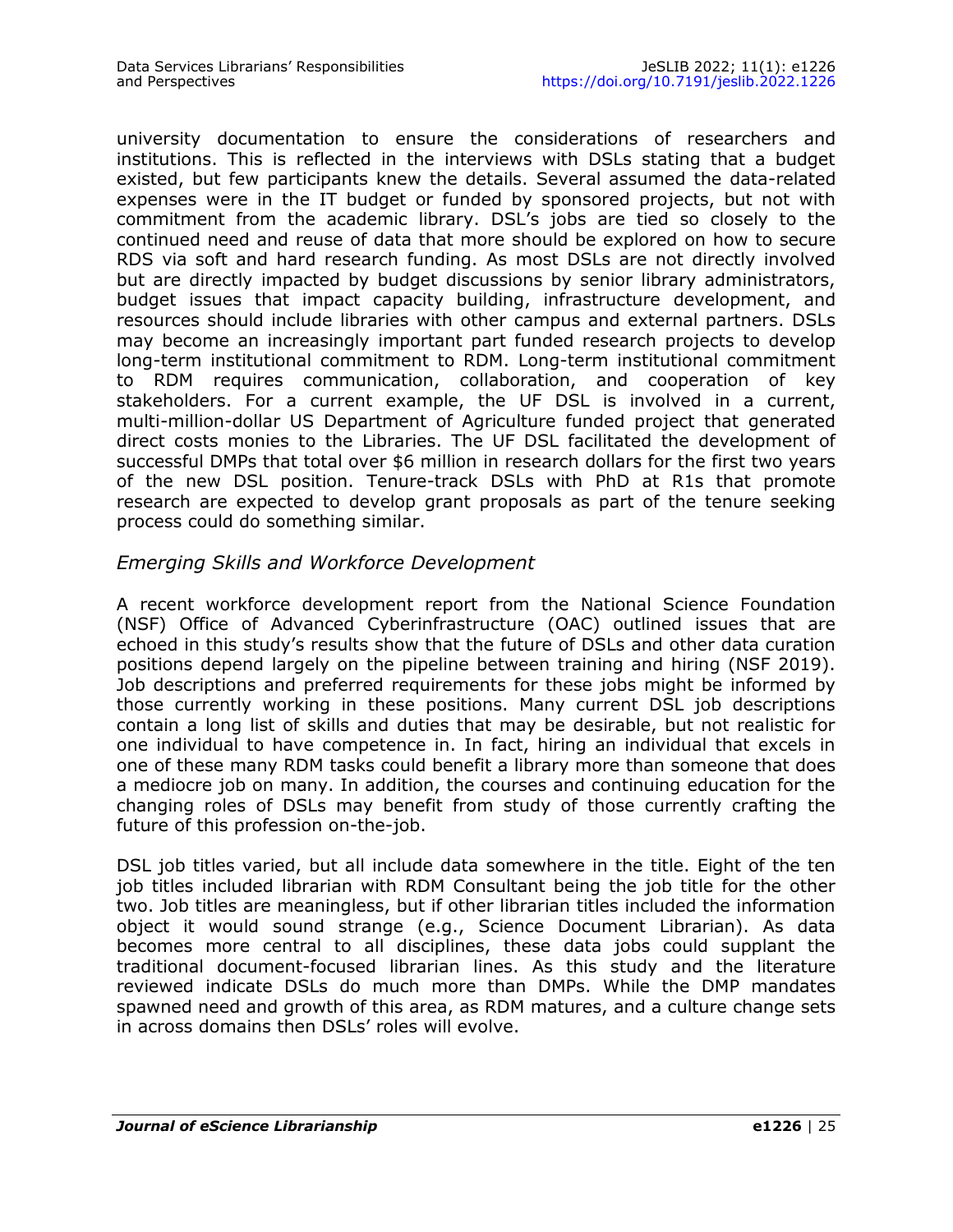The majority of participants held degrees from non-STEM-related fields, but data in all disciplines is more vital, STEM backgrounds of individual librarians may matter less. Two participants had doctoral degrees and eight master's degrees indicating advanced training is either needed or helps secure employment for the DSLs. These participants have more personal research experience, which could inform their RDM training and assistance with others. Additionally, the participants explained they gained new skills on the job and through various continued education experience (i.e., webinars). With more iSchool programs offering classes and concentrations, recent graduates should have more exposure to these topics.

The recent release of the Association of Research Libraries (ARL)/Canadian Association of Research Libraries (CARL) Joint Task Force (TF) on Research Data Services (RDS) Final Report (July 16, 2021) recommendations are relevant for DSLs and iSchool programs offering RDM classes and concentrations:

- Recommendation 1: Conduct a cross-campus mapping of existing campus resources and researcher needs for RDS
- Recommendation 2: Define a library portfolio and strategy for RDS
- Recommendation 3: Articulate library and institutional research data services and partnerships
- Recommendation 4: Formalize partnerships through development of a service catalogue
- Recommendation 5: Document services by elements of data management requirements
- Recommendation 6: Evaluate the program on a spectrum of maturity
- Recommendation 7: Define an institutional strategy for RDS

The findings enhanced by the ARL/CARL TF RDS Final Report (2021) and Association of American Universities (AAU) and the Association of Public and Land-grant Universities (APLU) Accelerating Public Access to Research Data Guide (2021) support professional and workforce development for DSLs and graduate students seeking to work academic libraries. This study contributes additional qualitative data that supports these recommendations.

#### **Conclusions**

This study's contributions include distinguishing between the various DSLs based on RDM activities, support, and workflows. Future job descriptions, training, and education will all benefit from differentiating between the many associated data services roles those in these data curation positions provide, especially with an increased focus on research data greater specializations will emerge. This article concludes with a proposed matrix of job tasks that indicates different types of DSLs to inform further study. Table 2 presents the potential types of DSLs and descriptions of each DSL type follow.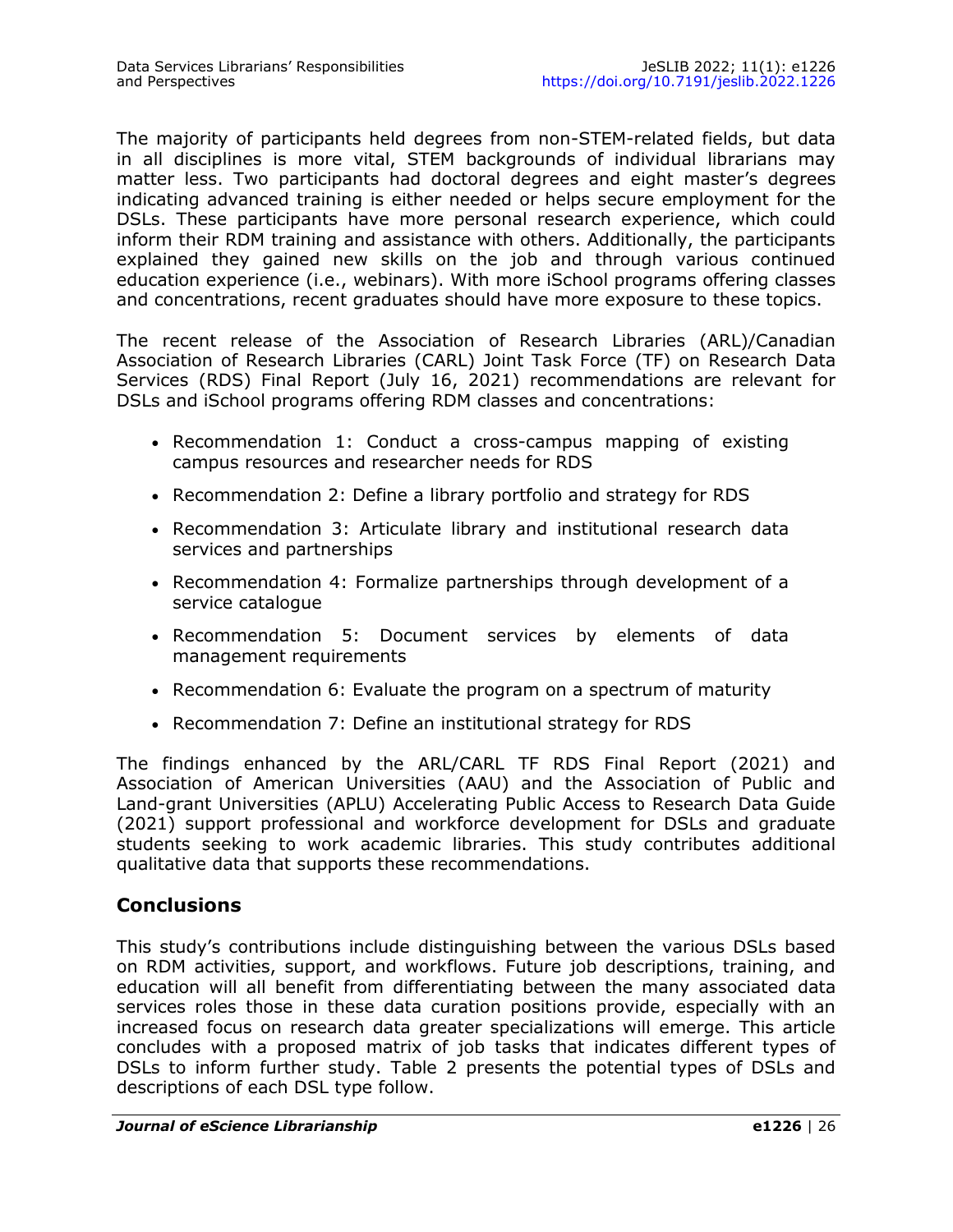| <b>Type of DSL</b><br>by Job Task      | <b>Secondary</b><br>research<br>data | <b>DMP</b><br>review | Outreach /<br><b>Collaboration</b> | <b>RDM</b><br>training | Data<br>curation | <b>Manage</b><br>IR |
|----------------------------------------|--------------------------------------|----------------------|------------------------------------|------------------------|------------------|---------------------|
| General DSL<br>(P <sub>1</sub> , 5, 8) | 3                                    | $\overline{2}$       | 3                                  | 3                      | $\boldsymbol{0}$ | $\theta$            |
| <b>RDM DSL</b><br>$(P 2-4, 6, 9, 10)$  | $\overline{4}$                       | 5                    | 5                                  | 6                      | 5                |                     |
| Discovery DSL<br>(P 7)                 | 1                                    | $\overline{0}$       | 1                                  | $\theta$               | $\boldsymbol{0}$ | $\Omega$            |
| Total for all<br><b>DSLs</b>           | 9                                    | $\tau$               | 9                                  | 9                      | 5                |                     |

**Table 2**: Types of Data Services Librarians (DSLs).

Earlier work makes a distinction between the data generalists and domain subject specialists, but this broad typology of either a breadth of knowledge or depth of expertise in a particular discipline is not actionable (Federer 2018) by DSLs with only library information science (LIS) domain knowledge, skills, and abilities (KSA). Still, this model presents one type as the *General DSL* because their tasks most closely relate to traditional library services and resources such as locating data, outreach, and training, with a data focus. Another clear demarcation for the *General DSL* is that beyond finding and teaching about RDM they do not manipulate, or otherwise analyze data like performing curation or managing an IR.

Those DSLs with more RDM training and data curation tasks in addition to the traditional library service and resources tasks were ascribed *RDM DSLs*. These DSLs must collaborate with domain subject specialists to develop data skills. The CODATA-RDA (2021) School of Research Data Science is one model in which DSLs can develop the fundamental requisite research data science skills to better effectuate RDM support services. The *RDM DSLs* do it all. In contrast, the singular *Discovery DSL* participant worked as a reference librarian for data, which with growing demand may be its own professional position at more institutions. Collaboration was one area lacking from these interviews, but as more librarians offer data analytics and visualization services, these specializations may emerge as another type of DSL (i.e., embedded DSLs).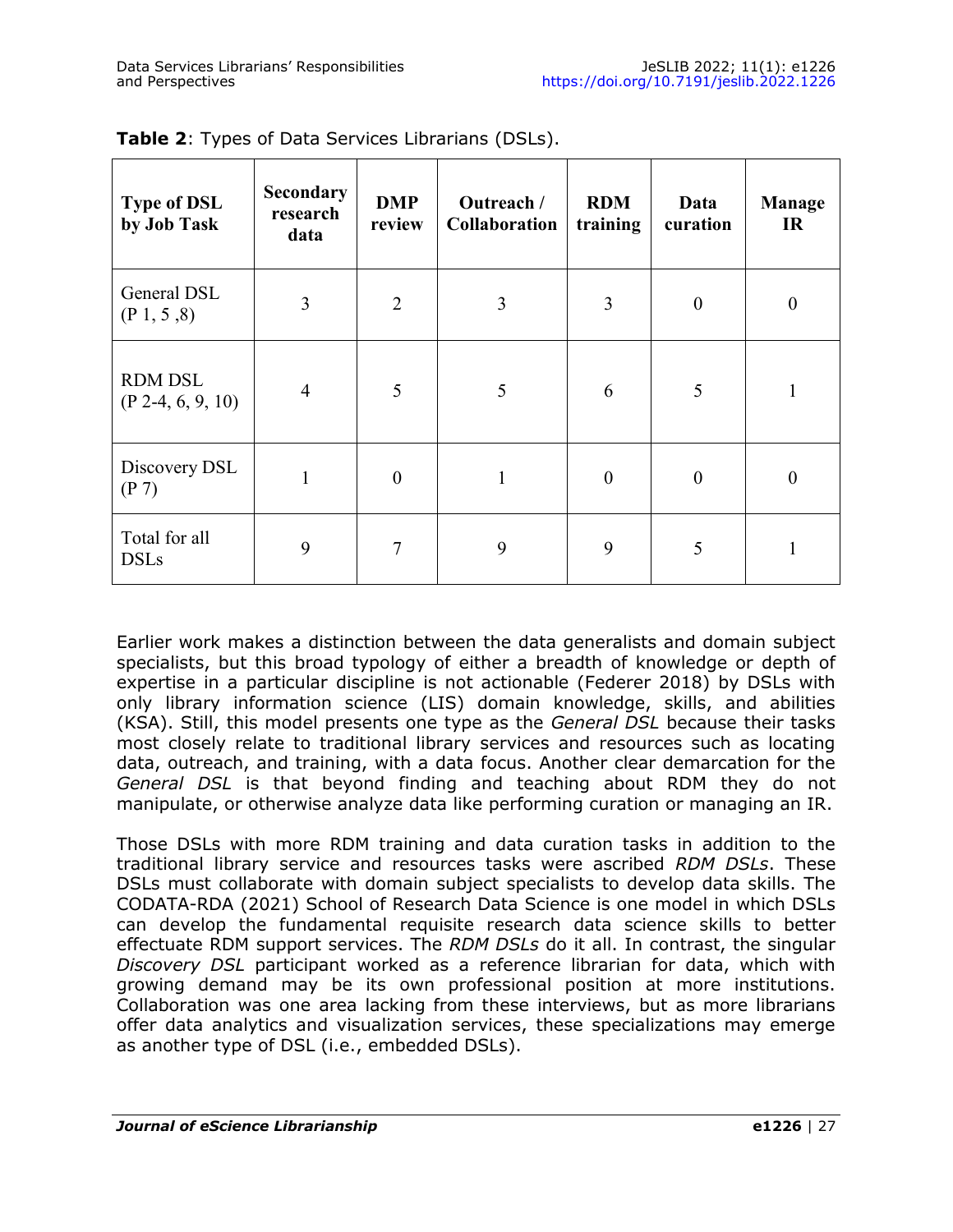Table 2 presents one attempt based on these 10 participants to demonstrate there are several types of DSLs based on the data services they offer most. Depending on the academic needs of each institution, employers may need a certain set of research data services and this work could inform future job descriptions. The typology-by-job tasks could also inform training to move beyond generalized RDS to focus on the different roles academic librarians do and could play in any academic setting. DSLs are increasingly expected to perform evolving research data science skills. Therefore, each institution likely needs more DSLs to meet these demands with a variety of librarians working the RDM. Research data science encompasses the ensemble of data skills that include (1) principles and practices of Open Science and research data management and curation, including data repositories, (2) the use of a range of data platforms and infrastructures, (3) large scale analysis, (4) statistics, (5) visualization and modelling techniques, (6) software development and annotation, and (7) more (CODATA-RDA 2021).

Academic libraries will need to modify current and future position vacancy announcements that include research data skills for traditional DSLs and non-DSL (i.e. domain subject specialists such as Informatics Librarian, Reproducibility Librarian, and Bioinformatics Librarian with PhDs in non-LIS disciplines). Existing DSLs will need to upskill their KSA through training and workforce development annually via continuous professional development to learn RDM skills. As Participant 6 states some DSLs are "expected to do all things [...] those are jobs for like five people, not one." It would be unscalable and unsustainable if only one librarian at each university was the analog services librarian or journal services librarian and expect adequate services for each campus. In another recent study on RDM services, half of the participants think their library needs full-time RDM experts (Faniel and Connaway 2018). If this is the case, more specialization will be a necessity with additional DSLs supporting research across domains. A few of the academic libraries in this study had several DSLs and this model would best serve any academic library that strives to serve the evolving research data science needs of their researchers, faculty, staff, and students, across all domains. Each institution will make their own administrative choices to where on campus these RDM tasks will be performed. This work shows the strengths of housing and fostering them in academic libraries.

# **Acknowledgements**

The authors greatly appreciate the participants as well as the Spring 2020 Faculty Development Leave of the first author to allow for data collection.

# **Supplemental Content**

Appendix

An online supplement to this article can be found at [https://doi.org/10.7191/](https://doi.org/10.7191/jeslib.2022.1226) [jeslib.2022.1226](https://doi.org/10.7191/jeslib.2022.1226) under "Additional Files".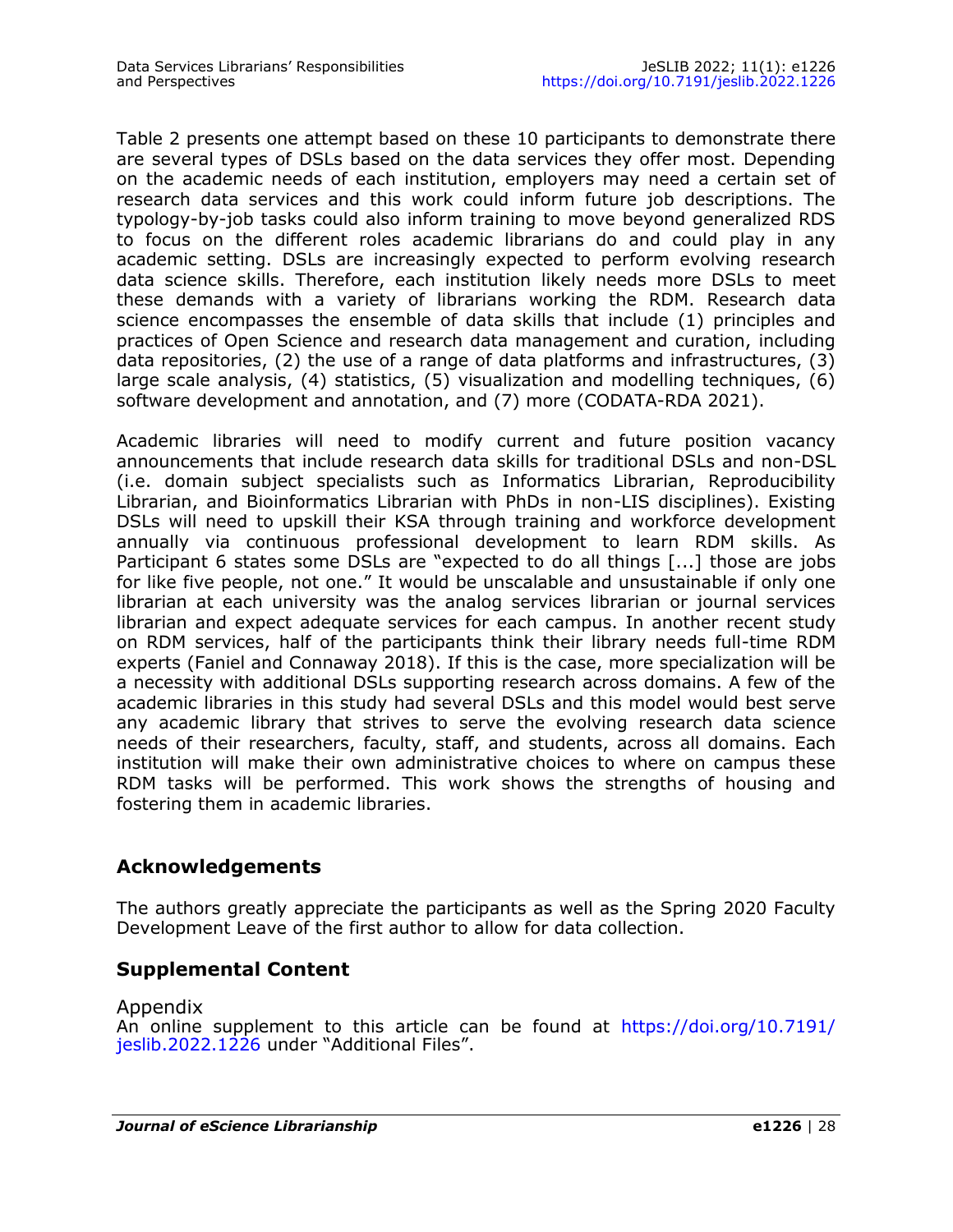# **Data Availability**

Deidentified data for this article can be found in the Tennessee Research and Creative Exchange (TRACE) institutional repository: Bishop, Bradley Wade. 2020. "Data from Data Services Librarians Study." [Data Set] University of Tennessee, Knoxville Libraries. <https://doi.org/10.7290/m29yhy5qen>

#### **References**

Association of Research Libraries. 2021. "ARL/CARL Joint Task Force on Research Data Services Releases Final Report." Washington, DC. [https://www.arl.org/news/arl](https://www.arl.org/news/arl-carl-joint-task-force-on-research-data-services-releases-final-report)-carl-joint-task-force-on-research-data-services-releases-final-report

Association of American Universities and Association of Public and Land-grant Universities. 2021. "Guide to Accelerate Public Access to Research Data." Washington, DC. <https://doi.org/10.31219/osf.io/tjybn>

Atwood, Thea P., Andrew T. Creamer, Joshua Dull, Julie Goldman, Kristin Lee, Lora C. Leigdon, and Sarah K. Oelker. 2019. "Joining Together to Build More: The New England Software Carpentry Library Consortium." *Journal of eScience Librarianship* 8(1): e1161. <https://doi.org/10.7191/jeslib.2019.1161>

Bird, Colin, Simon Coles, Iris Garrelfs, Tom Griffin, Magnus Hagdorn, Graham Klyne, Mike Mineter, and Cerys Willoughby. 2016. "Using Metadata Actively." *International Journal of Digital Curation* 11 (1): 76–85. <https://doi.org/10.2218/ijdc.v11i1.412>

Bishop, Bradley Wade. 2020. "Data from Data Services Librarians Study." [Dataset] University of Tennessee, Knoxville Libraries.<https://doi.org/10.7290/m29yhy5qen>

Bishop, Wade, Hannah Collier, Ashley Marie Orehek, and Monica Ihli. 2021. "Potential Roles for Science Librarians in Research Data Management: A Gap Analysis." *Issues in Science & Technology Librarianship* (98).<https://doi.org/10.29173/istl2602>

Brandenburg, Marci D., Sigrid Anderson Cordell, Justin Joque, Mark P. MacEachern, and Jean Song. 2017. "Interdisciplinary Collaboration: Librarian Involvement in Grant Projects." *College & Research Libraries* 78(3): 272-282.<https://doi.org/10.5860/crl.78.3.272>

Carlson, Jacob, Lisa R. Johnston, and Brian Westra. 2015. "Developing the Data Information Literacy Project." In *Data Information Literacy: Librarians, Data, and the Education of a New Generation of Researchers*, edited by Jake Carlson and Lisa R. Johnston, 35-50. West Lafayette, IN: Purdue University Press.

CODATA-RDA. n.d. "Schools of Research Data Science." Initiatives - Data Skills. Accessed March 2, 2022. [https://codata.org/initiatives/data](https://codata.org/initiatives/data-skills/research-data-science-summer-schools)-skills/research-data-science-summer-schools

Corrall, Sheila. 2014. "Designing Libraries for Research Collaboration in the Network World: An Exploratory Study." *LIBER Quarterly* 24(1): 17-48. <http://doi.org/10.18352/lq.9525>

Cox, Andrew M., Mary Anne Kennan, Liz Lyon, and Stephen Pinfield. 2017. "Developments in research data management in academic libraries: Towards an understanding of research data service maturity." *Journal of the Association for Information Science and Technology* 68(9): 2182–2200. <https://doi.org/10.1002/asi.23781>

Cox, Andrew and Eddy Verbaan. 2018. *Exploring Research Data Management*. London: Facet Publishing.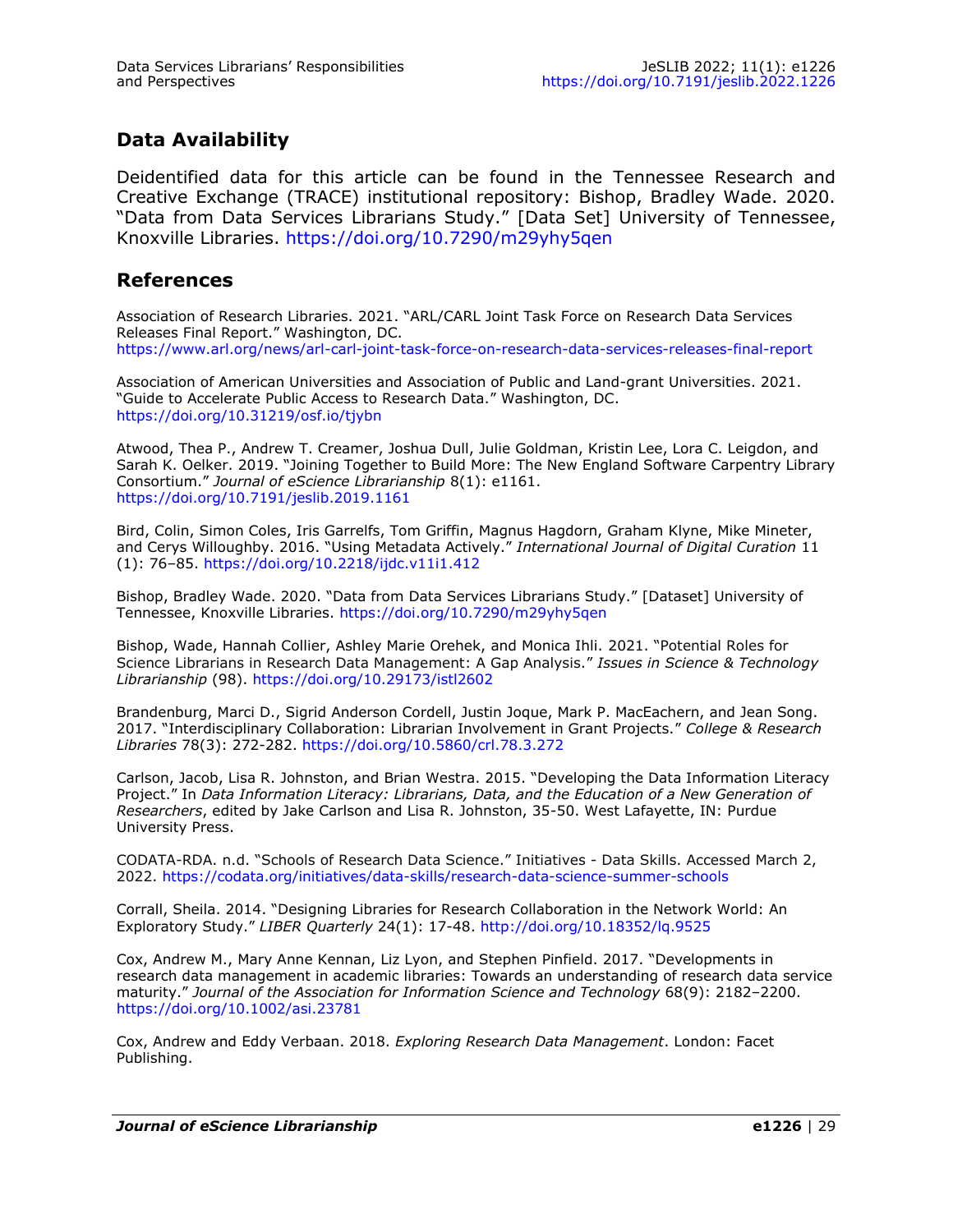DCC. 2007. "Curation Lifecycle Model." Guidance. [https://www.dcc.ac.uk/guidance/curation](https://www.dcc.ac.uk/guidance/curation-lifecycle-model)-lifecycle-model

DCMI. 2021. "Dublin Core Metadata Initiative." Metadata Basics. [https://www.dublincore.org/resources/metadata](https://www.dublincore.org/resources/metadata-basics)-basics

Erway, Ricky. 2013. "Starting the Conversation: University-wide Research Data Management Policy." Educause Review. Last updated December 6, 2013. [https://er.educause.edu/articles/2013/12/](https://er.educause.edu/articles/2013/12/starting-the-conversation-universitywide-research-data-management-policy) starting-the-conversation-[universitywide](https://er.educause.edu/articles/2013/12/starting-the-conversation-universitywide-research-data-management-policy)-research-data-management-policy

European Commission. 2015. "Final report of public consultation on Science 2.0/open science: Validation of the results of the public consultation 2.0: Science in Transition." <https://tinyurl.com/yzf3zvnm>

Faniel, Ixchel M., and Lynn Silipigni Connaway. 2018. "Librarians' perspectives on the factors influencing research data management programs." *College and Research Libraries* 79(1): 100–119. <https://doi.org/10.5860/crl.79.1.100>

Federer, Lisa. 2018. "Defining data librarianship: a survey of competencies, skills, and training." *Journal of the Medical Library Association: JMLA* 106(3): 294–303. <https://doi.org/10.5195/jmla.2018.306>

Gunderman, Hannah. 2021. "Developing Lesson Plans for Teaching Spatial Data Management in Academic Libraries through a Lens of Popular Culture." *Journal of Map and Geography Libraries* 16 (3): 239-253. <https://doi.org/10.1080/15420353.2021.1944948>

Harris-Pierce, Rebecca L., and Liu, Yan Quan. 2012. "Is data curation education at library and information science schools in North America adequate?" *New Library World* 113(11/12): 598-613. <https://doi.org/10.1108/03074801211282957>

Herr, Melody. 2019. "Responding to research misconduct: A primer for LIS professionals." *Science & Technology Libraries* 38(3): 272-287. <https://doi.org/10.1080/0194262x.2019.1644268>

Higgins, Sarah. 2008. "The Lifecycle of Data Management." In *Managing Research Data*, edited by Graham Pryor, 17-46. London: Facet Publishing.

Johnston, Lisa R., Jacob Carlson, Cynthia Hudson-Vitale, Heidi Imker, Wendy Kozlowski, Robert Olendorf, and Claire Stewart. 2018. "How Important Is Data Curation? Gaps and Opportunities for Academic Libraries." *Journal of Librarianship and Scholarly Communication* 6: eP2198. [https://doi.org/10.7710/2162](https://doi.org/10.7710/2162-3309.2198)-3309.2198

Jones, Sarah, Graham Pryor, and Angus White. 2013. "How to Develop Research Data Management Services - A Guide for HEIs." DCC How-to Guides. Last updated May 15, 2015. [https://www.dcc.ac.uk/guidance/how](https://www.dcc.ac.uk/guidance/how-guides/how-develop-rdm-services)-guides/how-develop-rdm-services

Kim, Jeonghyun. 2020. "Academic library's leadership and stakeholder involvement in research data services." Paper presented at the *83rd Annual Meeting of the Association for Information Science and Technology, Virtual Conference, October 22-November 1, 2020*.<https://doi.org/10.1002/pra2.304>

Kirkwood, Rachel Joy. 2016. "Collection Development or Data-Driven Content Curation? An Exploratory Project in Manchester." *Library Management* 37(4/5): 275-284. [https://doi.org/10.1108/LM](https://doi.org/10.1108/LM-05-2016-0044)-05-2016-0044

Koltay, Tibor. 2019. "Accepted and Emerging Roles of Academic Libraries in Supporting Research 2.0." *The Journal of Academic Librarianship* 45(2): 75-80. <https://doi.org/10.1016/j.acalib.2019.01.001>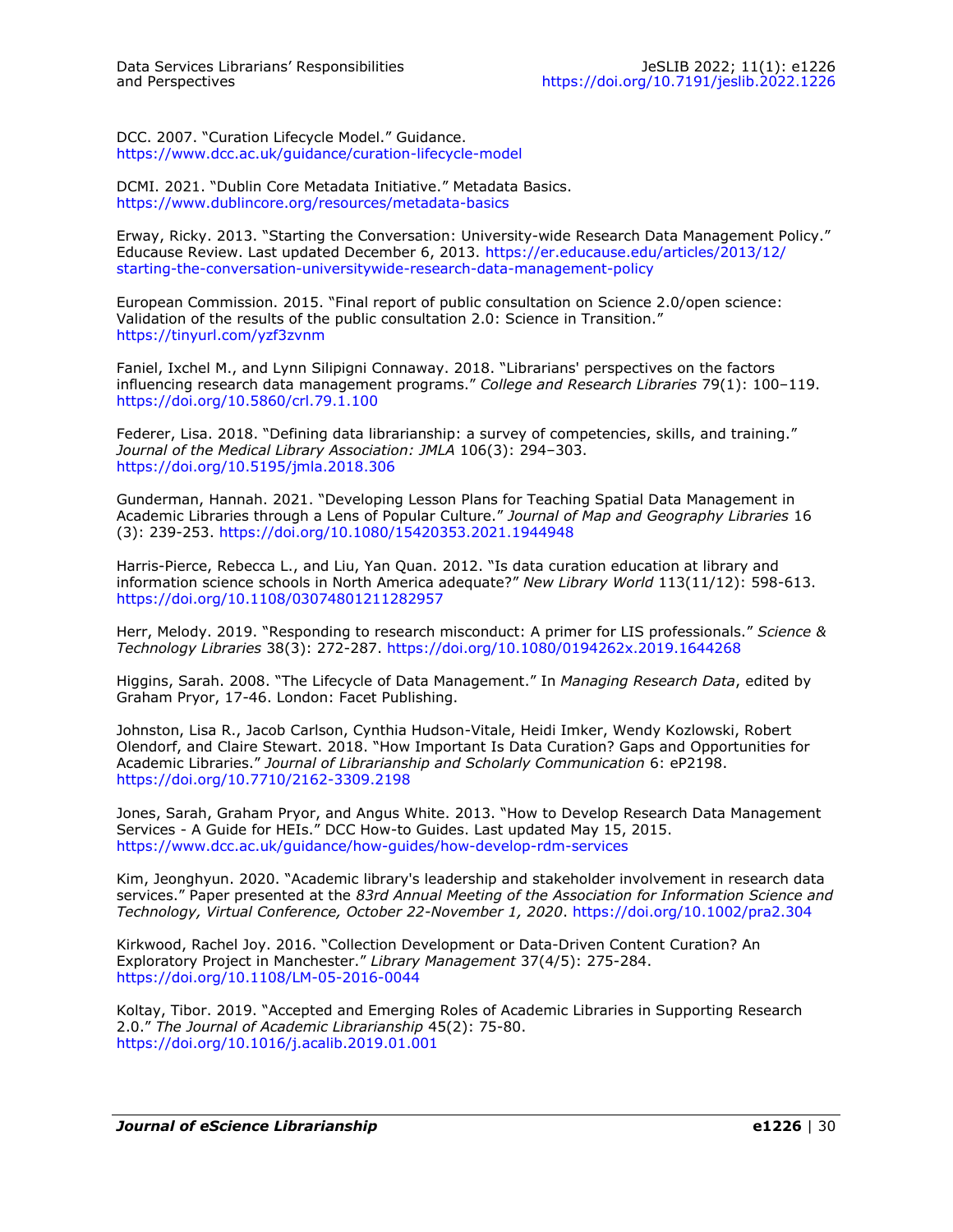Lake, Sherry, Andrew Sallans, Barbara Pralle, David Fearon, and Betsy Gunia. "SPEC Kit 334: Research Data Management Services." Washington, DC: Association of Research Libraries, 2013. Available: ISBN:1-59407-902-1. [http://publications.arl.org/Research](http://publications.arl.org/Research-Data-Management-Services-SPEC-Kit-334/~~FreeAttachments/Research-Data-Management-Services-SPEC-Kit-334.pdf)-Data-Management-Services-SPEC-Kit-[334/~~FreeAttachments/Research](http://publications.arl.org/Research-Data-Management-Services-SPEC-Kit-334/~~FreeAttachments/Research-Data-Management-Services-SPEC-Kit-334.pdf)-Data-Management-Services-SPEC-Kit-334.pdf

Lau, Georgin, and Lei Pan. 2015. "A 5-step guide to data visualization." Elsevier Connect. Last modified January 28, 2015. [https://www.elsevier.com/connect/a](https://www.elsevier.com/connect/a-5-step-guide-to-data-visualization)-5-step-guide-to-data-visualization

Lord, Philip, and Macdonald, Alison. 2003. "e-Science Curation Report - Data curation for e-Science in the UK: an audit to establish requirements for future curation and provision." *The JISC Committee for the Support of Research (JCSR)*.<https://tinyurl.com/ydn6w6p3>

Lynch, Clifford. 2003. "Institutional Repositories: Essential Infrastructure for Scholarship in the Digital Age." *ARL: A Bimonthly Report on Research Library Issues and Actions from ARL, CNI, and SPRAC* 226: 1-7. <https://bit.ly/3wUDwEI>

Mischo, Bill. 2020. "Making metrics come alive with interactive data visualizations." UIUC Libraries Scopus APIs. Scopus. Accessed March 10, 2021. <https://tinyurl.com/y8gj85az>

National Academies of Sciences, Engineering, and Medicine. 2019. "Reproducibility and Replicability in Science." Washington, DC: The National Academies Press.<https://doi.org/10.17226/25303>

National Institutes of Health (NIH). 2020. "Final NIH Data Management and Sharing and Supplemental Information." Federal Register 85(211): 68890-68900. [https://www.federalregister.gov/d/2020](https://www.federalregister.gov/d/2020-23674)-23674

Nature. 2021. "Data Repository Guidance". Scientific Data Policies. <https://www.nature.com/sdata/policies/repositories#general>

National Science Foundation (NSF). 2019. "Transforming Science Through Cyberinfrastructure." Office of Advanced Cyberinfrastructure Vision. [https://www.nsf.gov/cise/oac/vision/blueprint](https://www.nsf.gov/cise/oac/vision/blueprint-2019)-2019

Ogier, Andrea, and Michael Stamper. 2018. "Data Visualization as a Library Service: Embedding Visualization Services in the Library Research Lifecycle." *Journal of eScience Librarianship* 7(1): e1126. <https://doi.org/10.7191/jeslib.2018.1126>

Primich, Tracy. 2010. "A Semester-Long Seminar in Statistica Visualization for Undergraduates as Taught by a Science and Engineering Librarian." *Science & Technology Libraries* 29(3): 181-188. <https://doi.org/10.1080/0194262X.2010.497702>

Rice, Robin, and John Southall. 2016. *The Data Librarian's Handbook*. London: Facet Publishing.

Schmidt, Birgit, and Kathleen Shearer. 2016. *Librarians' Competencies Profile for Research Data Management.* Joint Task Force on Librarians' Competencies in Support of E-Research and Scholarly Communication, Confederation of Open Access Repositories (COAR). https://www.coar-[repositories.org/files/Competencies](https://www.coar-repositories.org/files/Competencies-for-RDM_June-2016.pdf)-for-RDM\_June-2016.pdf

Schmidt, Lawrence, and Joseph Holles. 2018. "A Graduate Class in Research Data Management." *Chemical Engineering Education* 52(1): 52-59.<https://journals.flvc.org/cee/article/view/105451>

Smith II, Plato L. 2014. "Exploring the Data Management and Curation (DMC) Practices of Scientists in Research Labs within a Research University." PhD Dissertation, Florida State University. [http://purl.flvc.org/fsu/fd/FSU\\_migr\\_etd](http://purl.flvc.org/fsu/fd/FSU_migr_etd-9095)-9095

Silver, Isabel D. 2014. "Outreach Activities for Librarian Liaisons." *Reference & User Services Quarterly* 54(2): 8-14. <https://doi.org/10.5860/rusq.54n2.8>